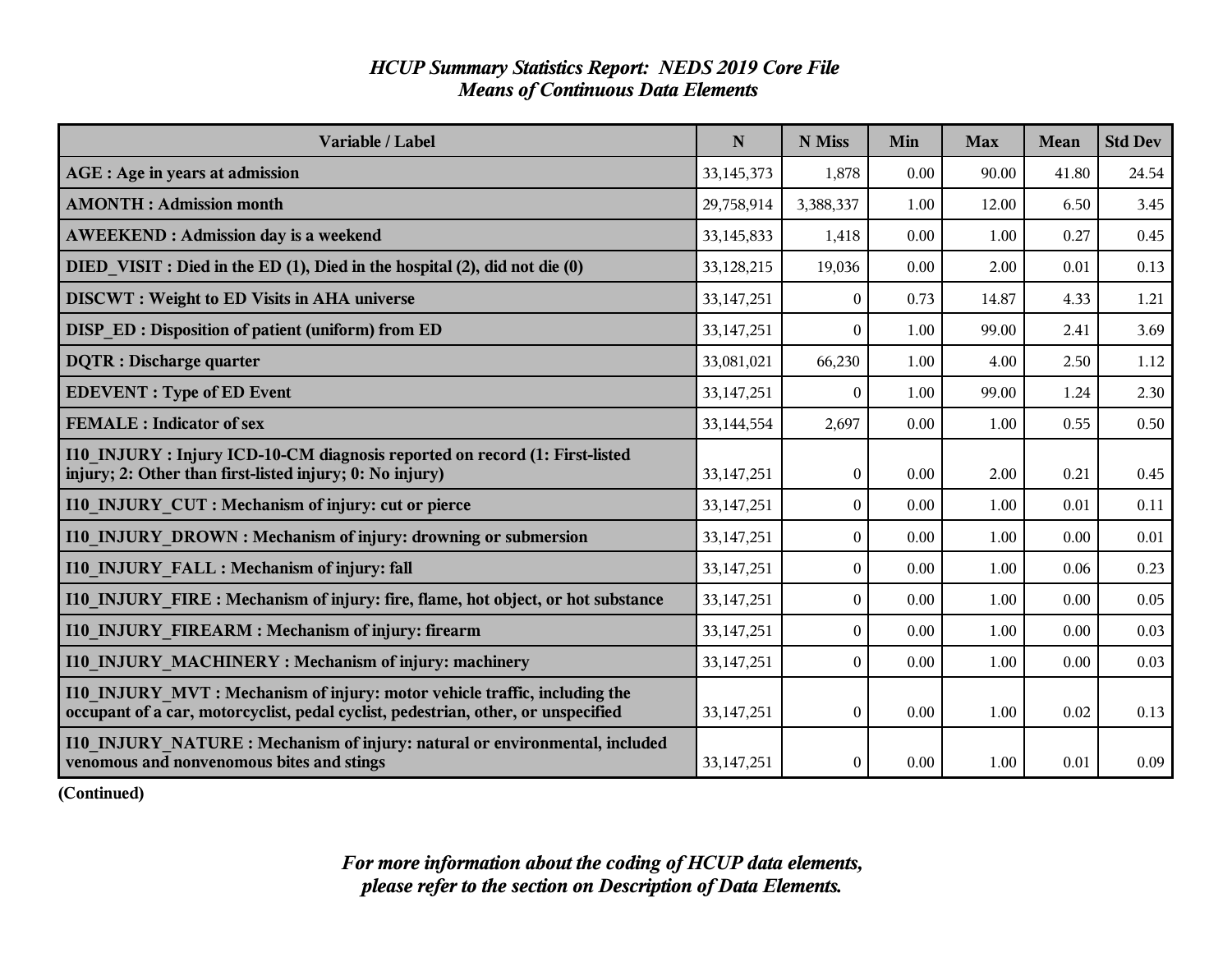#### *HCUP Summary Statistics Report: NEDS 2019 Core File Means of Continuous Data Elements*

| Variable / Label                                                                   | $\mathbf N$  | N Miss           | Min      | <b>Max</b> | <b>Mean</b> | <b>Std Dev</b> |
|------------------------------------------------------------------------------------|--------------|------------------|----------|------------|-------------|----------------|
| I10_INJURY_OVEREXERTION: Mechanism of injury: overexertion                         | 33, 147, 251 | $\theta$         | 0.00     | 1.00       | 0.01        | 0.10           |
| I10_INJURY_POISON: Mechanism of injury: poisoning, including drugs and<br>nondrugs | 33, 147, 251 | $\boldsymbol{0}$ | 0.00     | 1.00       | 0.01        | 0.09           |
| I10_INJURY_STRUCK: Mechanism of injury: struck by or against                       | 33, 147, 251 | $\theta$         | 0.00     | 1.00       | 0.03        | 0.16           |
| I10_INJURY_SUFFOCATION: Mechanism of injury: suffocation                           | 33, 147, 251 | $\theta$         | 0.00     | 1.00       | 0.00        | 0.02           |
| I10 INTENT ASSAULT : Intent of injury: assault                                     | 33, 147, 251 | $\theta$         | 0.00     | 1.00       | 0.01        | 0.09           |
| I10 INTENT SELF HARM : Intent of injury: intentional self-harm                     | 33, 147, 251 | $\Omega$         | 0.00     | 1.00       | 0.00        | 0.06           |
| I10_INTENT_UNINTENTIONAL: Intent of injury: unintentional                          | 33, 147, 251 | $\Omega$         | 0.00     | 1.00       | 0.16        | 0.37           |
| I10 MULTINJURY: Multiple ICD-10-CM injuries reported on record                     | 33, 147, 251 | $\mathbf{0}$     | 0.00     | 1.00       | 0.05        | 0.22           |
| I10 NDX : ICD-10-CM Number of diagnoses on this record                             | 33, 147, 251 | $\Omega$         | 0.00     | 35.00      | 5.79        | 5.62           |
| NEDS_STRATUM : Stratum used to sample hospital                                     | 33, 147, 251 | $\Omega$         | 10101.00 | 43420.00   | 27474.45    | 10127.16       |
| PAY1 : Primary expected payer (uniform)                                            | 33, 101, 751 | 45,500           | 1.00     | 6.00       | 2.45        | 1.22           |
| PAY2 : Secondary expected payer (uniform)                                          | 7,403,156    | 25,744,095       | 1.00     | 6.00       | 3.06        | 1.24           |
| PL_NCHS: Patient Location: NCHS Urban-Rural Code                                   | 32,926,694   | 220,557          | 1.00     | 6.00       | 2.69        | 1.53           |
| <b>RACE</b> : Race (uniform)                                                       | 32,365,625   | 781,626          | 1.00     | 6.00       | 1.82        | 1.19           |
| <b>TOTCHG ED: Total charge for ED services</b>                                     | 31,660,670   | 1,486,581        | 100.00   | 947956.00  | 4858.17     | 7298.00        |
| <b>YEAR</b> : Calendar year                                                        | 33, 147, 251 | $\theta$         | 2019.00  | 2019.00    | 2019.00     | 0.00           |
| ZIPINC QRTL: Median household income national quartile for patient ZIP Code        | 32,561,643   | 585,608          | 1.00     | 4.00       | 2.20        | 1.10           |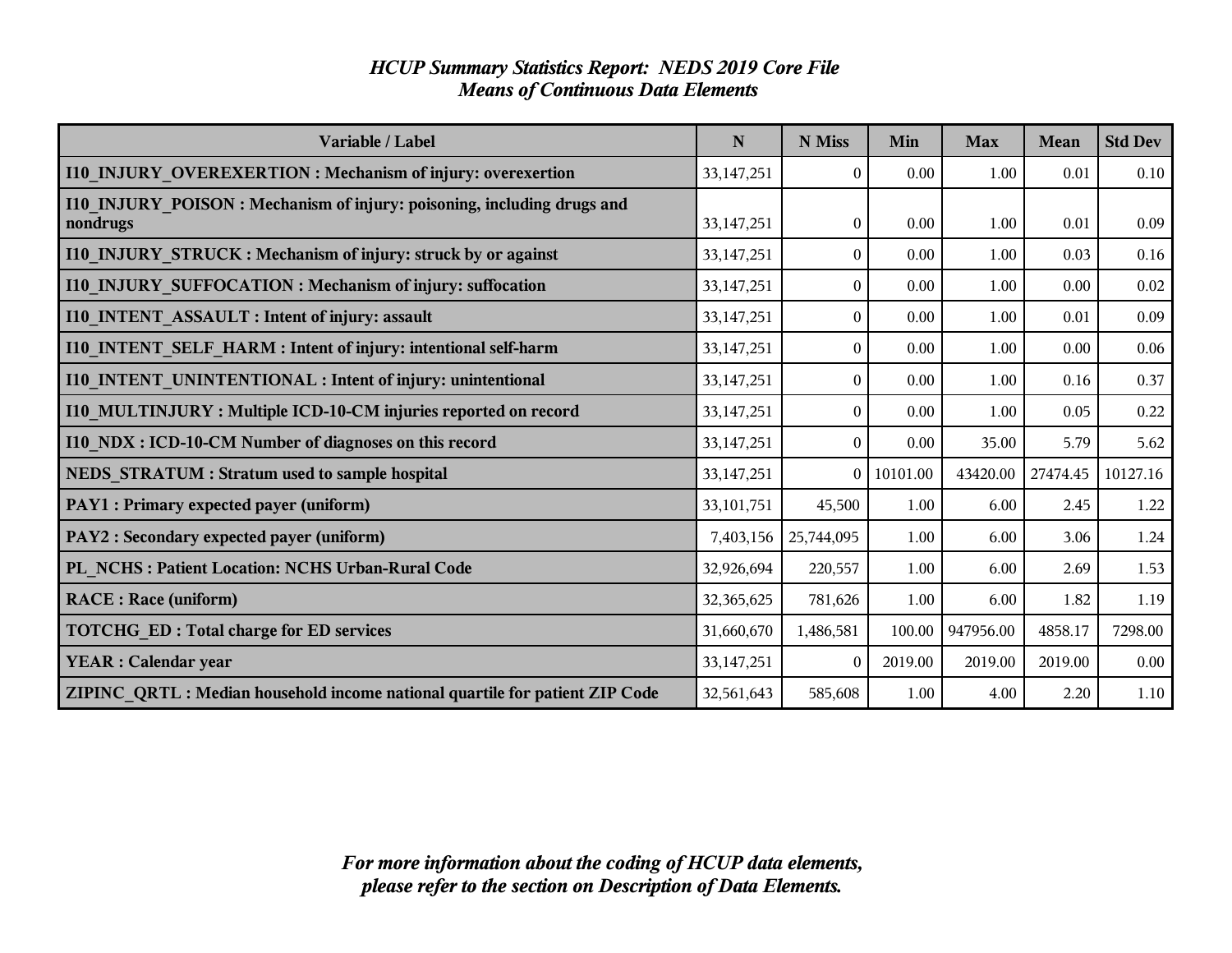| <b>AGE</b>           | Frequency | Percent |
|----------------------|-----------|---------|
| $\therefore$ Missing | 1,482     | 0.00    |
| .A: Invalid          | $\leq 10$ | $***$   |
| .C: Inconsistent     | 393       | 0.00    |
| $\boldsymbol{0}$     | 705,899   | 2.13    |
| 1                    | 563,130   | 1.70    |
| $\overline{2}$       | 604,917   | 1.82    |
| 3                    | 346,310   | 1.04    |
| $\overline{4}$       | 302,940   | 0.91    |
| 5                    | 285,680   | 0.86    |
| 6                    | 255,750   | 0.77    |
| 7                    | 363,148   | 1.10    |
| 8                    | 212,060   | 0.64    |
| 9                    | 208,319   | 0.63    |
| 10                   | 209,792   | 0.63    |
| 11                   | 209,355   | 0.63    |
| 12                   | 333,044   | 1.00    |
| 13                   | 216,893   | 0.65    |
| 14                   | 229,297   | 0.69    |
| 15                   | 247,209   | 0.75    |
| 16                   | 356,268   | 1.07    |
| 17                   | 293,753   | 0.89    |
| 18                   | 370,184   | 1.12    |
| 19                   | 487,763   | 1.47    |
| 20                   | 410,610   | 1.24    |
| 21                   | 419,795   | 1.27    |
| 22                   | 658,730   | 1.99    |
| 23                   | 415,332   | 1.25    |
| 24                   | 424,943   | 1.28    |
| 25                   | 437,367   | 1.32    |
| 26                   | 445,674   | 1.34    |
| 27                   | 720,201   | 2.17    |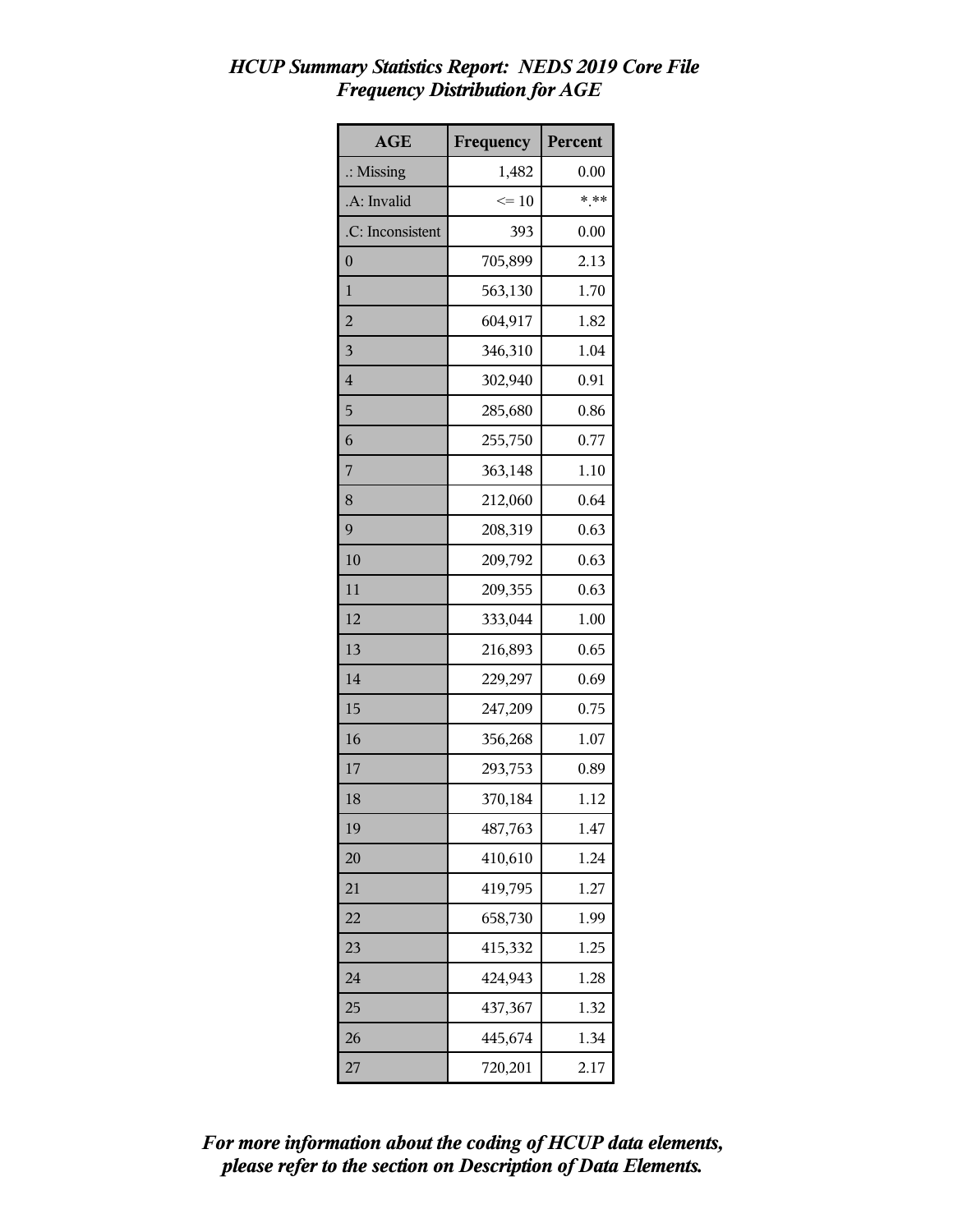| <b>AGE</b> | Frequency | <b>Percent</b> |
|------------|-----------|----------------|
| 28         | 468,975   | 1.41           |
| 29         | 465,374   | 1.40           |
| 30         | 453,615   | 1.37           |
| 31         | 440,658   | 1.33           |
| 32         | 671,235   | 2.03           |
| 33         | 417,561   | 1.26           |
| 34         | 409,788   | 1.24           |
| 35         | 399,833   | 1.21           |
| 36         | 399,265   | 1.20           |
| 37         | 625,024   | 1.89           |
| 38         | 390,676   | 1.18           |
| 39         | 384,680   | 1.16           |
| 40         | 370,788   | 1.12           |
| 41         | 353,691   | 1.07           |
| 42         | 546,832   | 1.65           |
| 43         | 328,037   | 0.99           |
| 44         | 328,998   | 0.99           |
| 45         | 322,810   | 0.97           |
| 46         | 328,091   | 0.99           |
| 47         | 545,726   | 1.65           |
| 48         | 362,758   | 1.09           |
| 49         | 361,008   | 1.09           |
| 50         | 352,373   | 1.06           |
| 51         | 350,864   | 1.06           |
| 52         | 551,688   | 1.66           |
| 53         | 363,963   | 1.10           |
| 54         | 377,207   | 1.14           |
| 55         | 385,297   | 1.16           |
| 56         | 386,349   | 1.17           |
| 57         | 589,042   | 1.78           |
| 58         | 383,487   | 1.16           |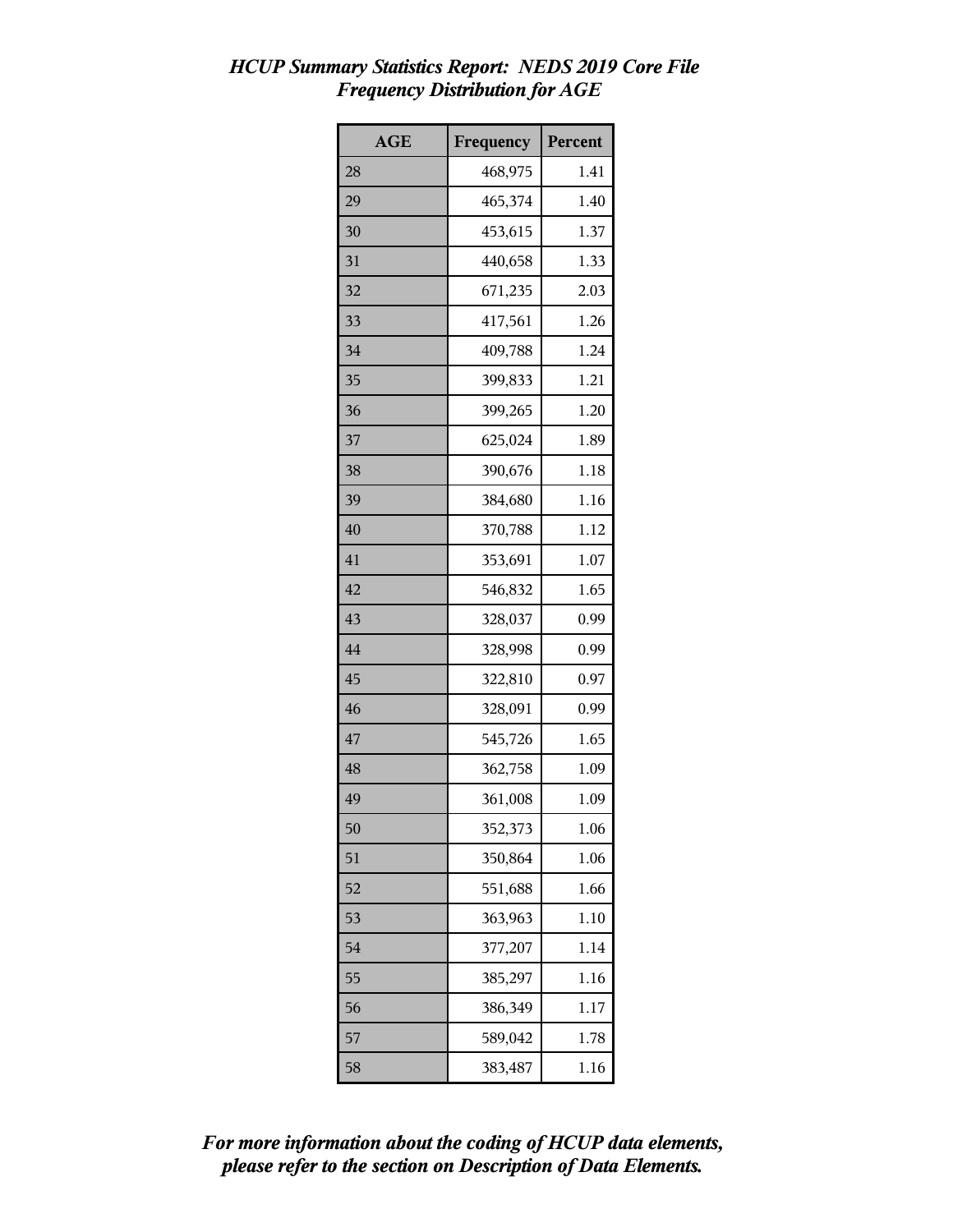| <b>AGE</b> | Frequency | Percent |
|------------|-----------|---------|
| 59         | 375,579   | 1.13    |
| 60         | 366,509   | 1.11    |
| 61         | 359,137   | 1.08    |
| 62         | 538,283   | 1.62    |
| 63         | 336,170   | 1.01    |
| 64         | 325,969   | 0.98    |
| 65         | 325,172   | 0.98    |
| 66         | 311,723   | 0.94    |
| 67         | 470,442   | 1.42    |
| 68         | 294,512   | 0.89    |
| 69         | 289,511   | 0.87    |
| 70         | 289,194   | 0.87    |
| 71         | 294,769   | 0.89    |
| 72         | 454,402   | 1.37    |
| 73         | 247,484   | 0.75    |
| 74         | 243,774   | 0.74    |
| 75         | 248,880   | 0.75    |
| 76         | 259,170   | 0.78    |
| 77         | 360,546   | 1.09    |
| 78         | 223,310   | 0.67    |
| 79         | 212,955   | 0.64    |
| 80         | 207,670   | 0.63    |
| 81         | 203,626   | 0.61    |
| 82         | 289,417   | 0.87    |
| 83         | 184,592   | 0.56    |
| 84         | 177,501   | 0.54    |
| 85         | 161,913   | 0.49    |
| 86         | 154,979   | 0.47    |
| 87         | 215,137   | 0.65    |
| 88         | 137,626   | 0.42    |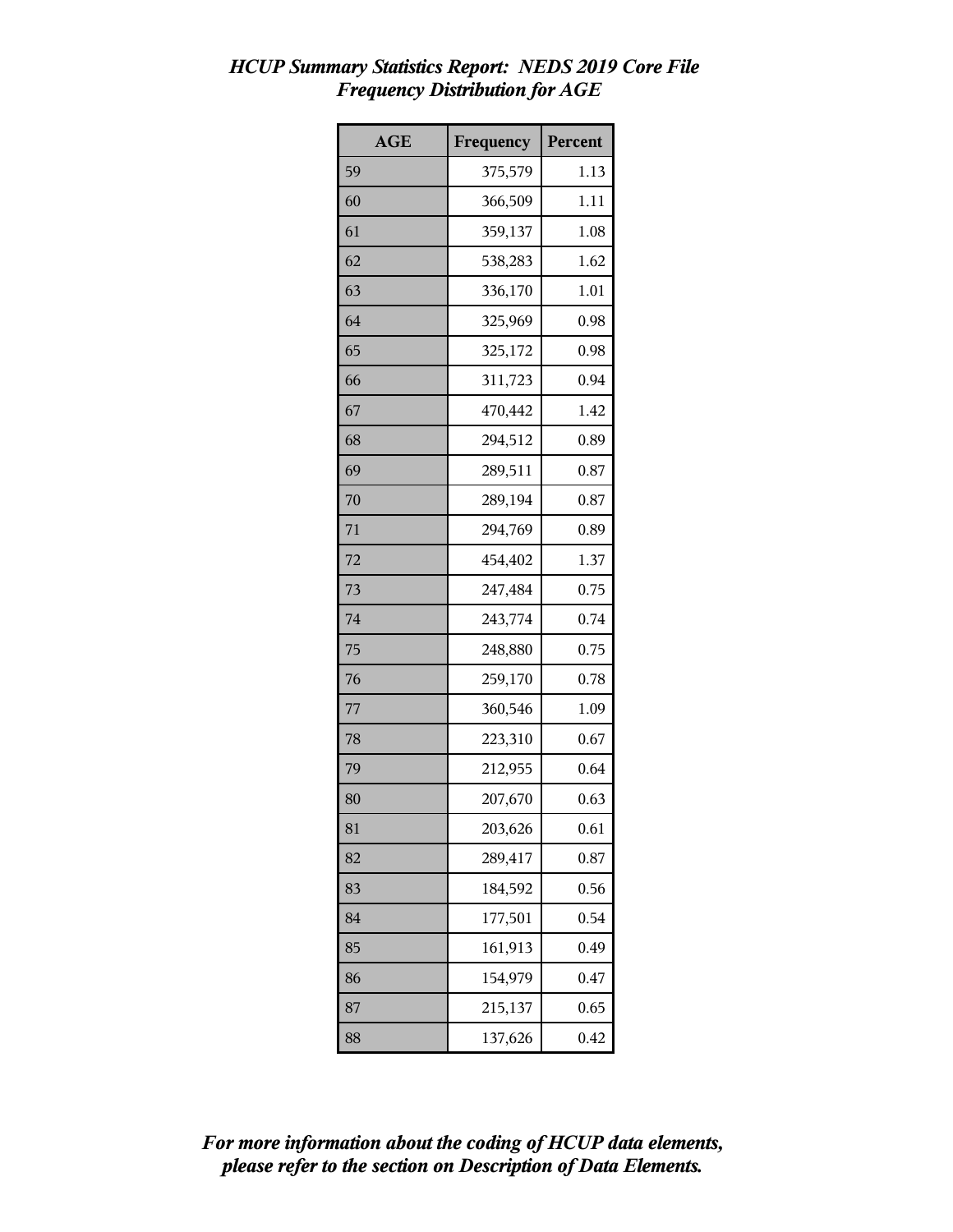| AGE         | Frequency | Percent |
|-------------|-----------|---------|
| <b>89</b>   | 125,485   | 0.38    |
| 90 or older | 609,880   | 1.84    |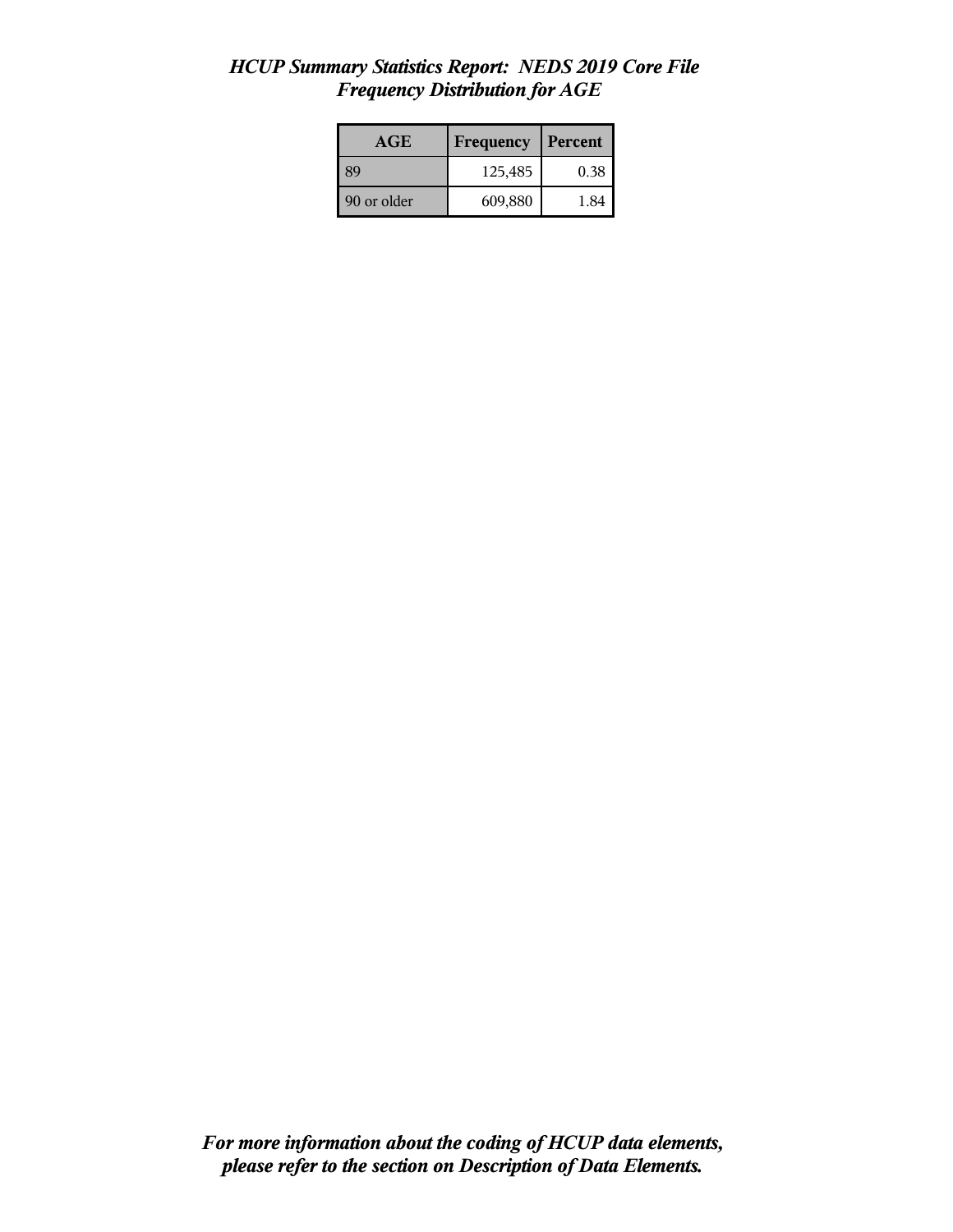| <b>AMONTH</b>        | Frequency | Percent |
|----------------------|-----------|---------|
| $\therefore$ Missing | 3,388,337 | 10.22   |
| $1:$ January         | 2,506,101 | 7.56    |
| 2 : February         | 2,341,587 | 7.06    |
| 3 : March            | 2,607,304 | 7.87    |
| $4:$ April           | 2,463,359 | 7.43    |
| $5:$ May             | 2,543,594 | 7.67    |
| $6:$ June            | 2,410,777 | 7.27    |
| $7:$ July            | 2,513,891 | 7.58    |
| $8:$ August          | 2,482,906 | 7.49    |
| 9 : September        | 2,477,102 | 7.47    |
| 10: October          | 2,457,985 | 7.42    |
| 11 : November        | 2,374,326 | 7.16    |
| 12 : December        | 2,579,982 | 7.78    |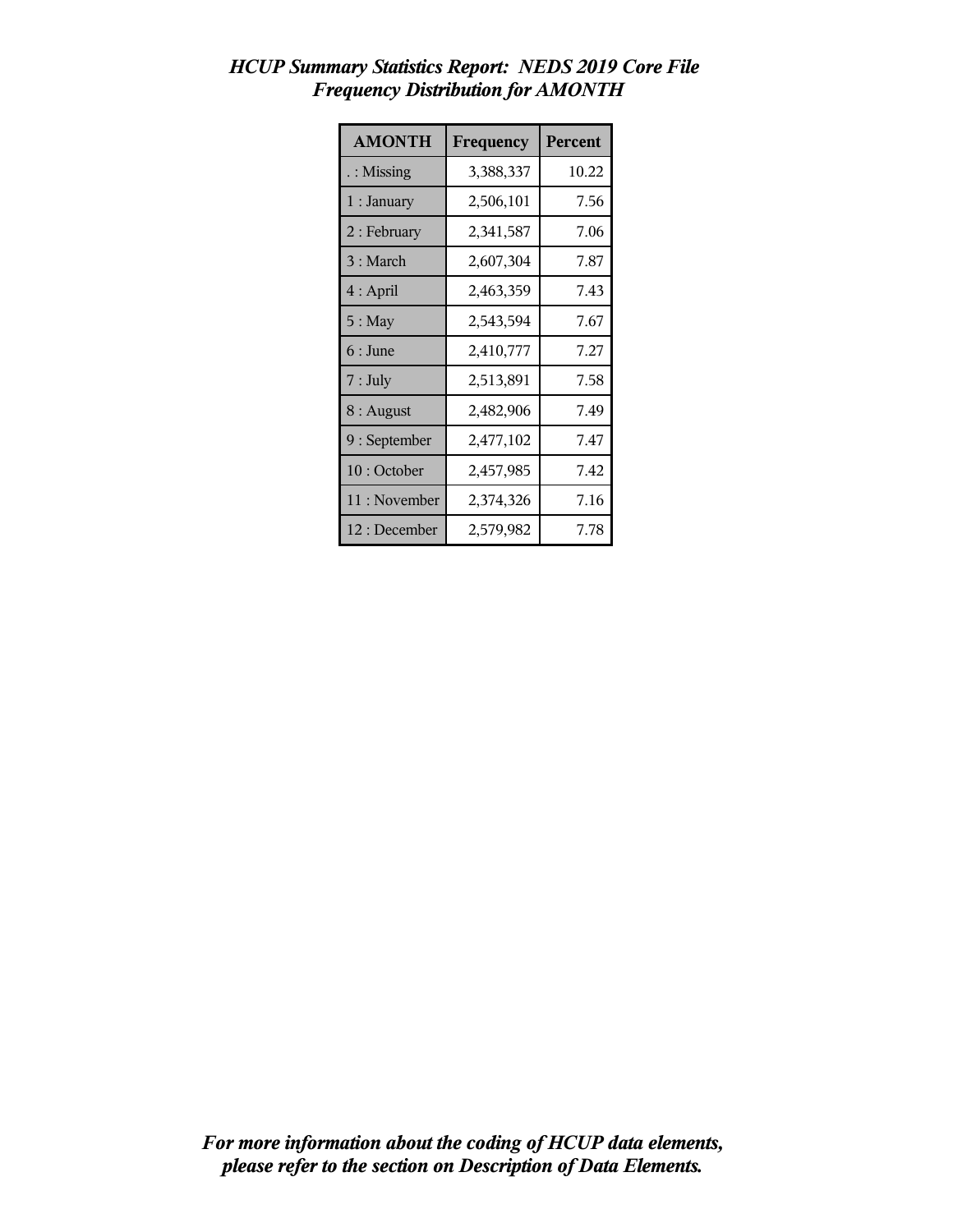| <b>AWEEKEND</b>     | Frequency  | <b>Percent</b> |
|---------------------|------------|----------------|
| : Missing           | 1,415      | 0.00           |
| .A: Invalid         | $\leq$ 10  | $* * *$        |
| 0 : Monday-Friday   | 24,066,831 | 72.61          |
| 1 : Saturday-Sunday | 9,079,002  | 27.39          |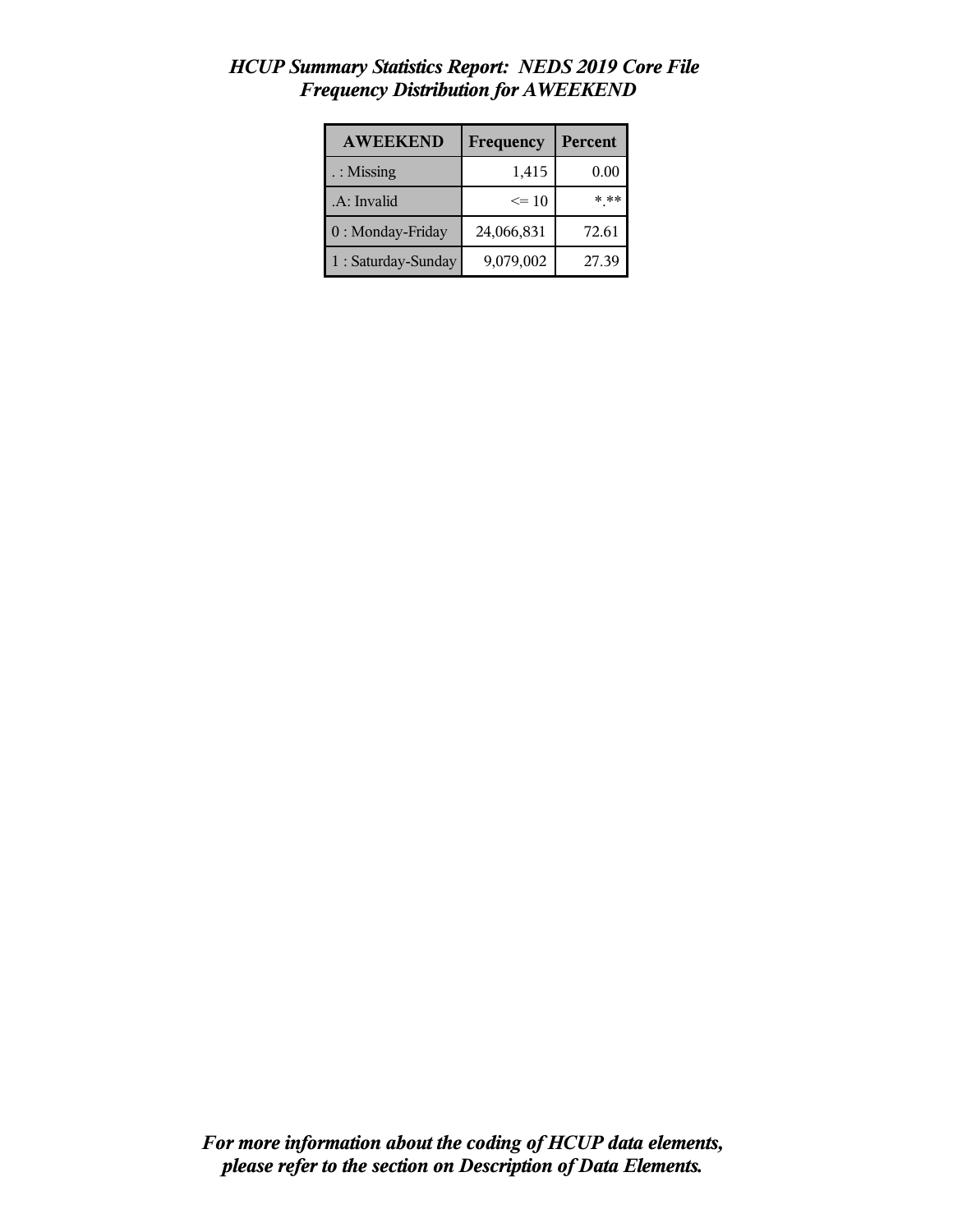| <b>DIED VISIT</b>       | Frequency  | Percent |
|-------------------------|------------|---------|
| $\therefore$ Missing    | 19,036     | 0.06    |
| 0: Did not die          | 32,962,125 | 99.44   |
| 1: Died in the ED       | 46,326     | 0.14    |
| 2: Died in the hospital | 119,764    | 0.36    |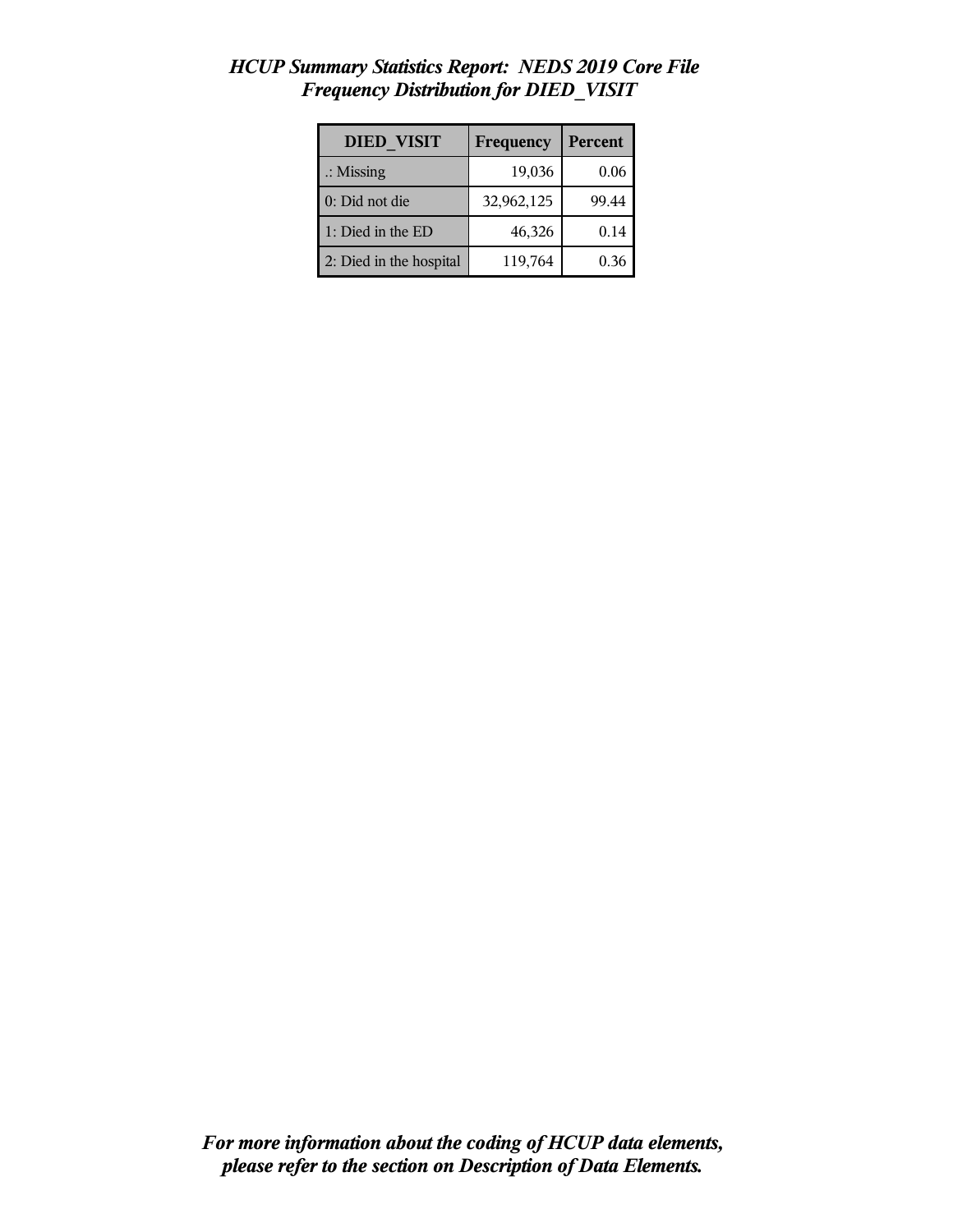|           | <b>DISCWT</b>   Frequency | <b>Percent</b> |
|-----------|---------------------------|----------------|
| Non-blank | 33, 147, 251              | 100.00         |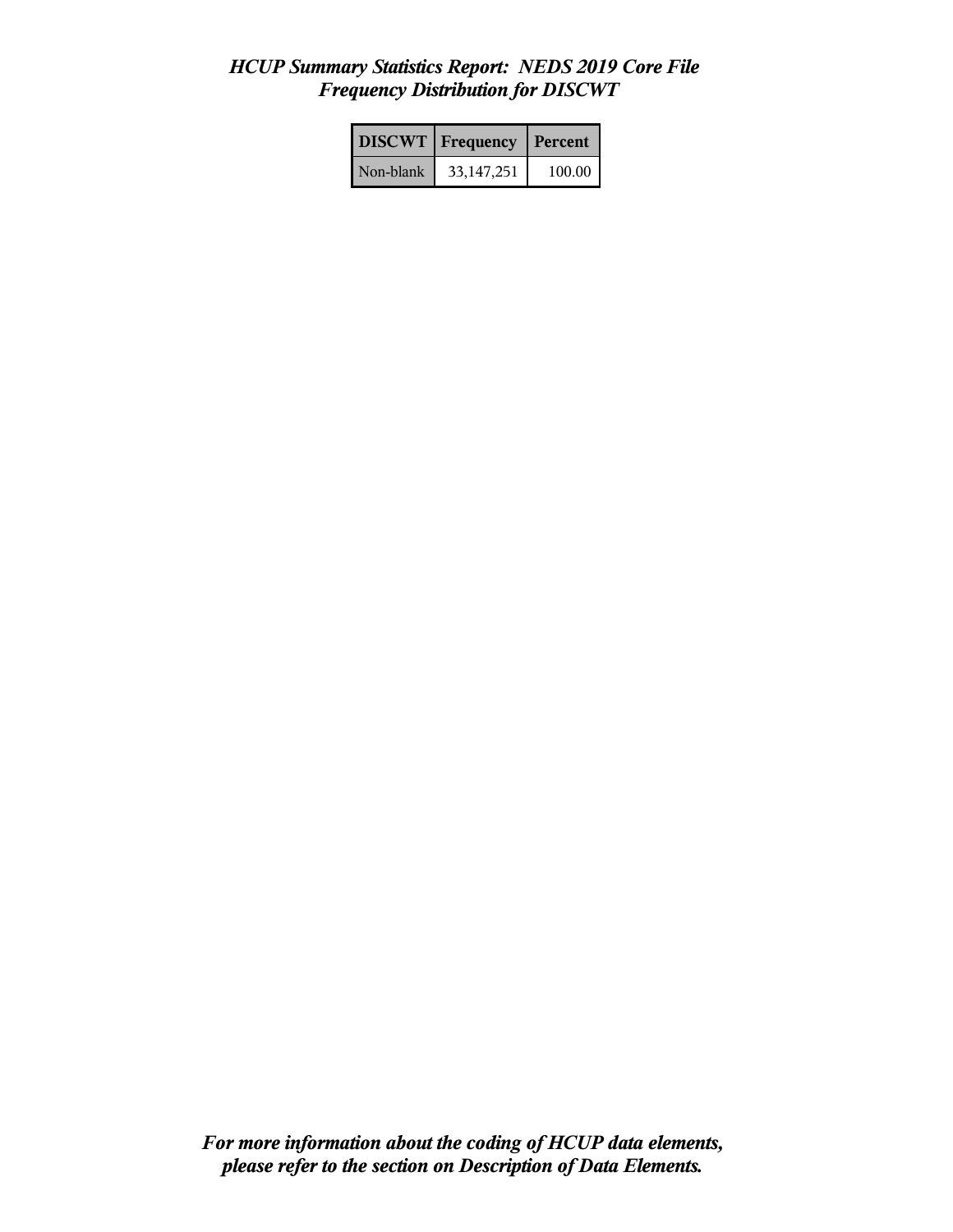| <b>DISP ED</b>                                         | Frequency  | Percent |
|--------------------------------------------------------|------------|---------|
| 1: Routine                                             | 26,672,839 | 80.47   |
| 2: Transfer: short-term hospital                       | 558,855    | 1.69    |
| 5: Transfer: other type of facility                    | 483,559    | 1.46    |
| 6: Home health care                                    | 81,610     | 0.25    |
| 7: Against medical advice                              | 542,925    | 1.64    |
| 9: Admitted as an inpatient to this hospital           | 4,743,410  | 14.31   |
| 20: Died in ED                                         | 46,326     | 0.14    |
| 98: Not admitted to this hospital, destination unknown | 17,427     | 0.05    |
| 99: Discharged alive, destination unknown              | 300        | 0.00    |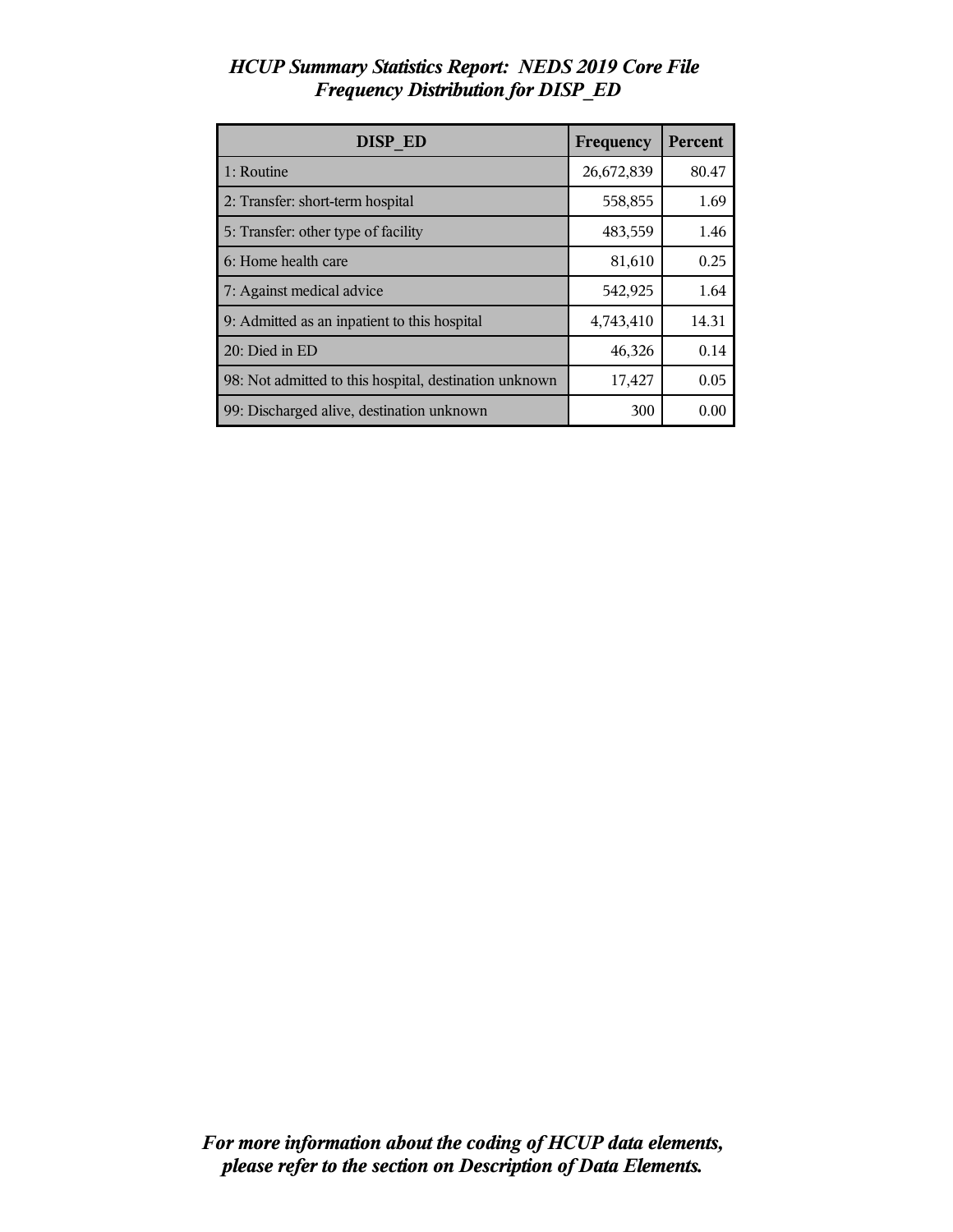| <b>DQTR</b>          | Frequency | Percent |
|----------------------|-----------|---------|
| $\therefore$ Missing | 66,230    | 0.20    |
| 1: First quarter     | 8,298,690 | 25.04   |
| 2: Second quarter    | 8,243,816 | 24.87   |
| 3: Third quarter     | 8,277,820 | 24.97   |
| 4: Fourth quarter    | 8,260,695 | 24.92   |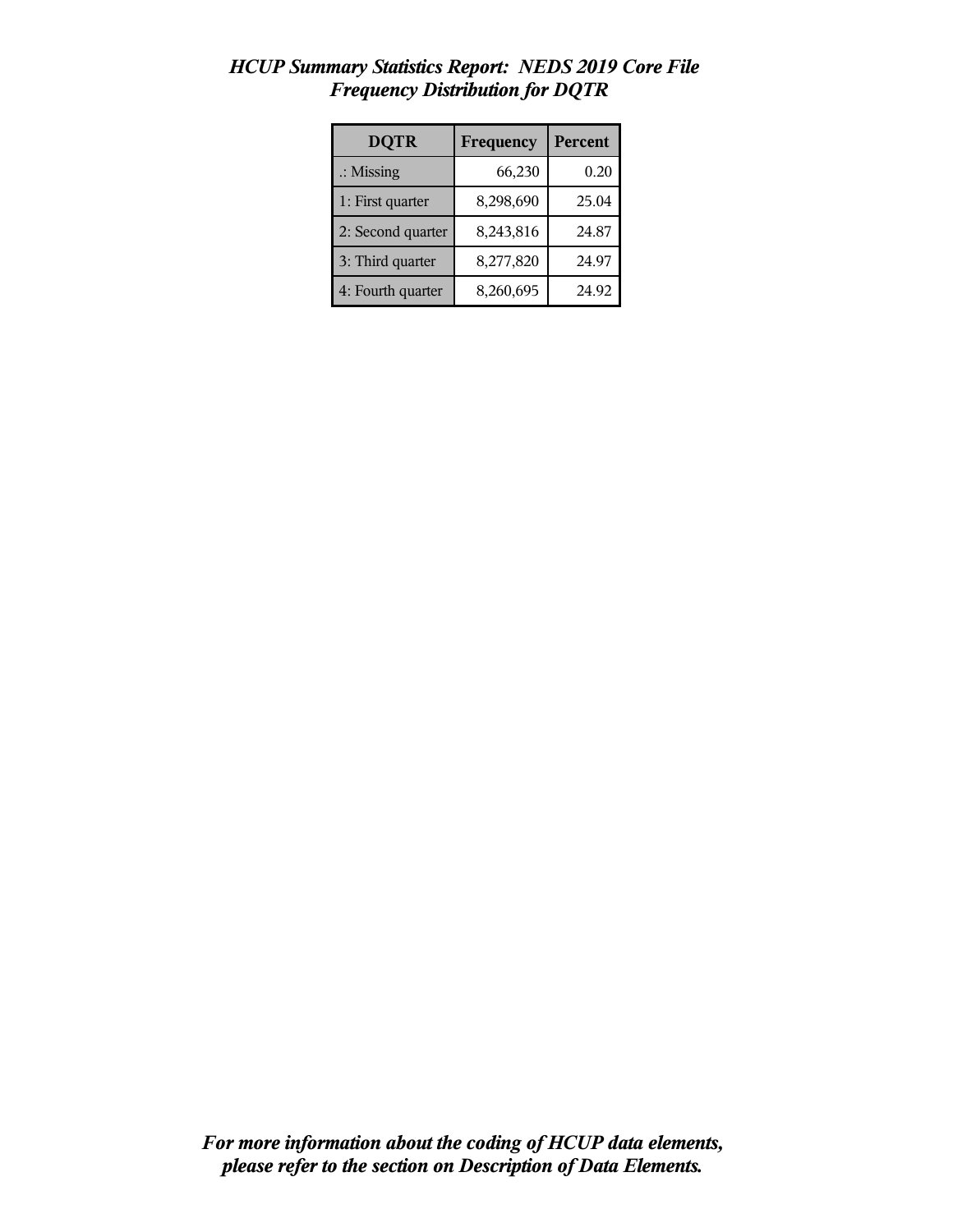| <b>EDEVENT</b>                                                                           | Frequency  | <b>Percent</b> |
|------------------------------------------------------------------------------------------|------------|----------------|
| 1: ED visit in which the patient is treated and released                                 | 27,780,933 | 83.81          |
| 2: ED visit in which the patient is admitted to this same hospital                       | 4,743,410  | 14.31          |
| 3: ED visit in which the patient is transferred to another short-term hospital           | 558,855    | 1.69           |
| 9: ED visit in which the patient died in the ED                                          | 46,326     | 0.14           |
| 98: ED visit in which patient is not admitted to this same hospital, destination unknown | 17,427     | 0.05           |
| 99: ED visit in which the patient is discharged alive, destination unknown               | 300        | 0.00           |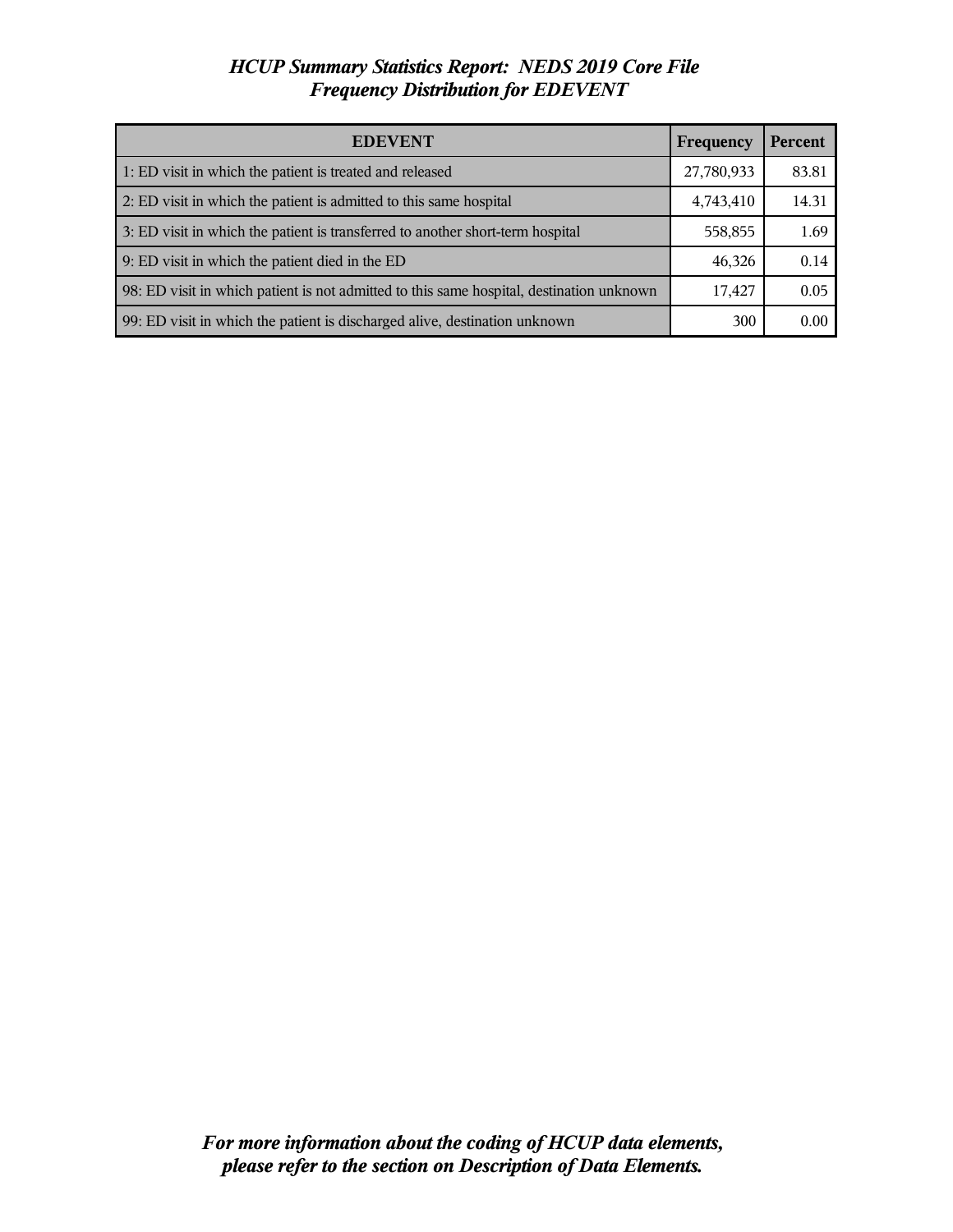| <b>FEMALE</b>    | Frequency  | Percent |
|------------------|------------|---------|
| : Missing        | 1,669      | 0.01    |
| .A: Invalid      | 42         | 0.00    |
| .C: Inconsistent | 986        | 0.00    |
| $0:$ Male        | 14,911,869 | 44.99   |
| $1:$ Female      | 18,232,685 | 55.01   |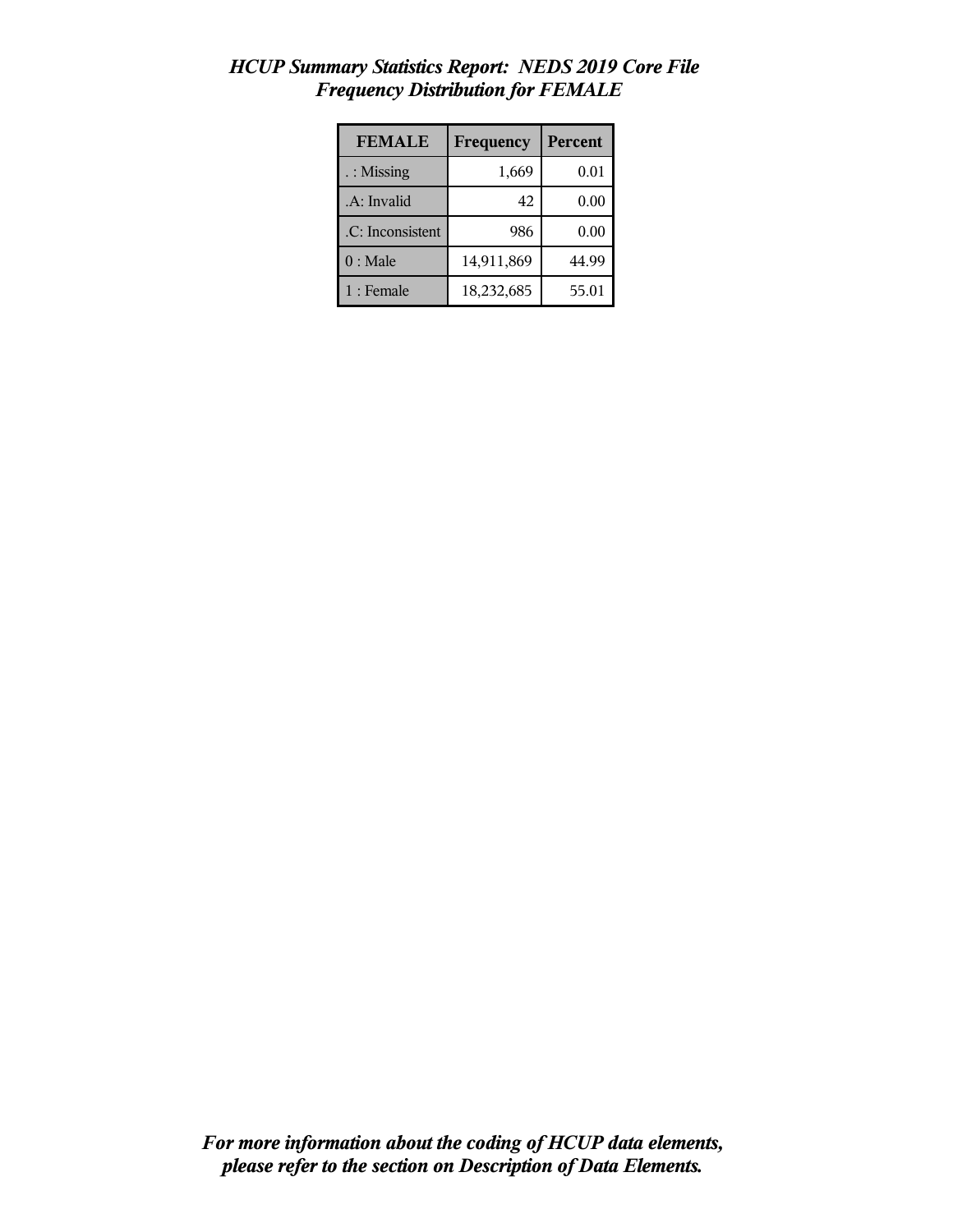| <b>HCUPFILE</b> | <b>Frequency</b> | Percent |
|-----------------|------------------|---------|
| <b>SEDD</b>     | 28,403,841       | 85.69   |
| I SID           | 4,743,410        | 14.31   |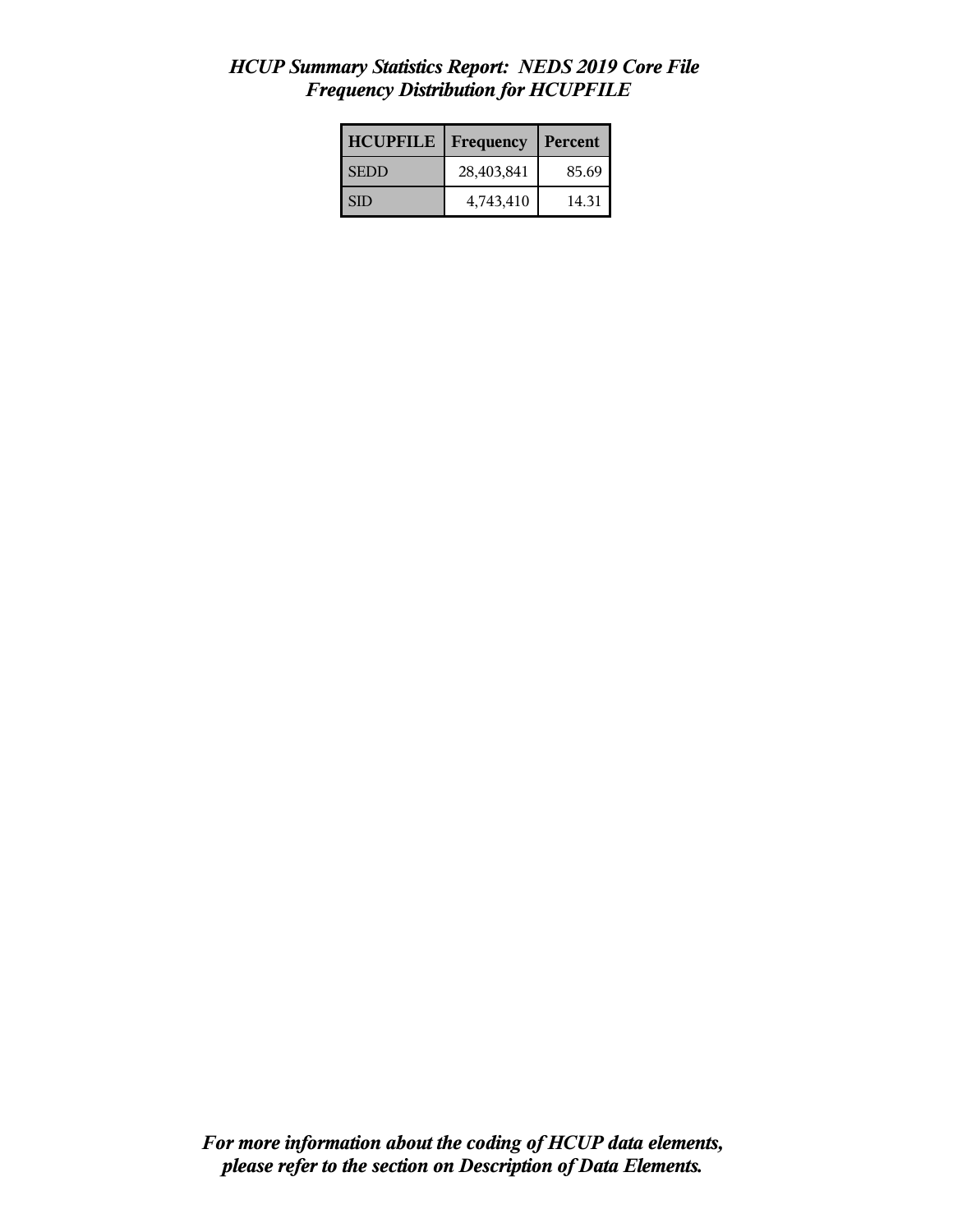| <b>I10 DX1</b>         | Frequency  | Percent |
|------------------------|------------|---------|
| <b>Blank</b>           | 11,385     | 0.03    |
| Valid DX               | 33,133,242 | 99.96   |
| Inconsistent DX (incn) | 366        | 0.00    |
| Invalid DX (invl)      | 2,258      | 0.01    |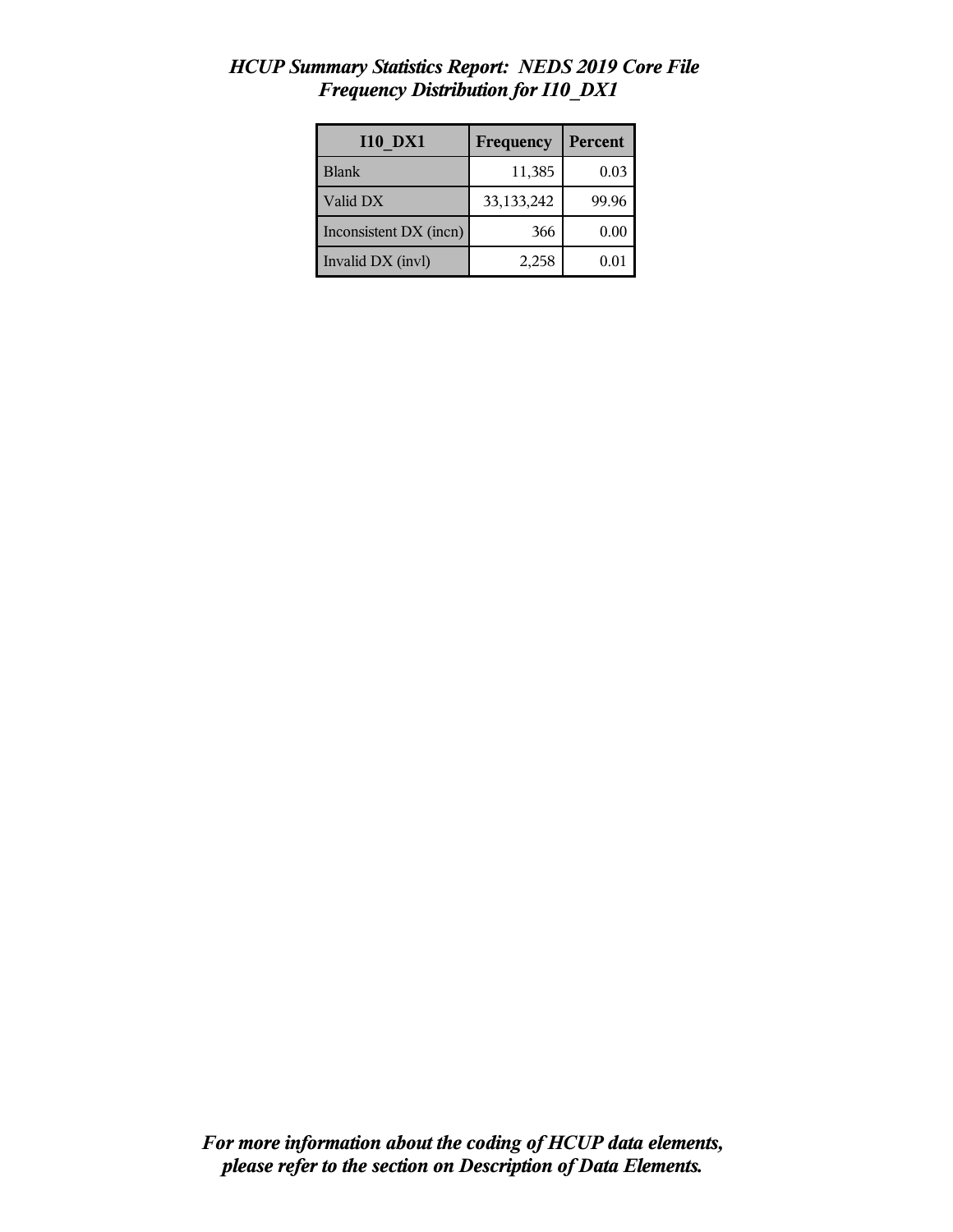| <b>I10 INJURY</b>                                  | Frequency  | Percent |
|----------------------------------------------------|------------|---------|
| $0:$ No injury                                     | 26,837,038 | 80.96   |
| 1: Injury in the first-listed diagnosis            | 5,644,785  | 17.03   |
| 2: Injury in the diagnoses other than first-listed | 665,428    | 2.01    |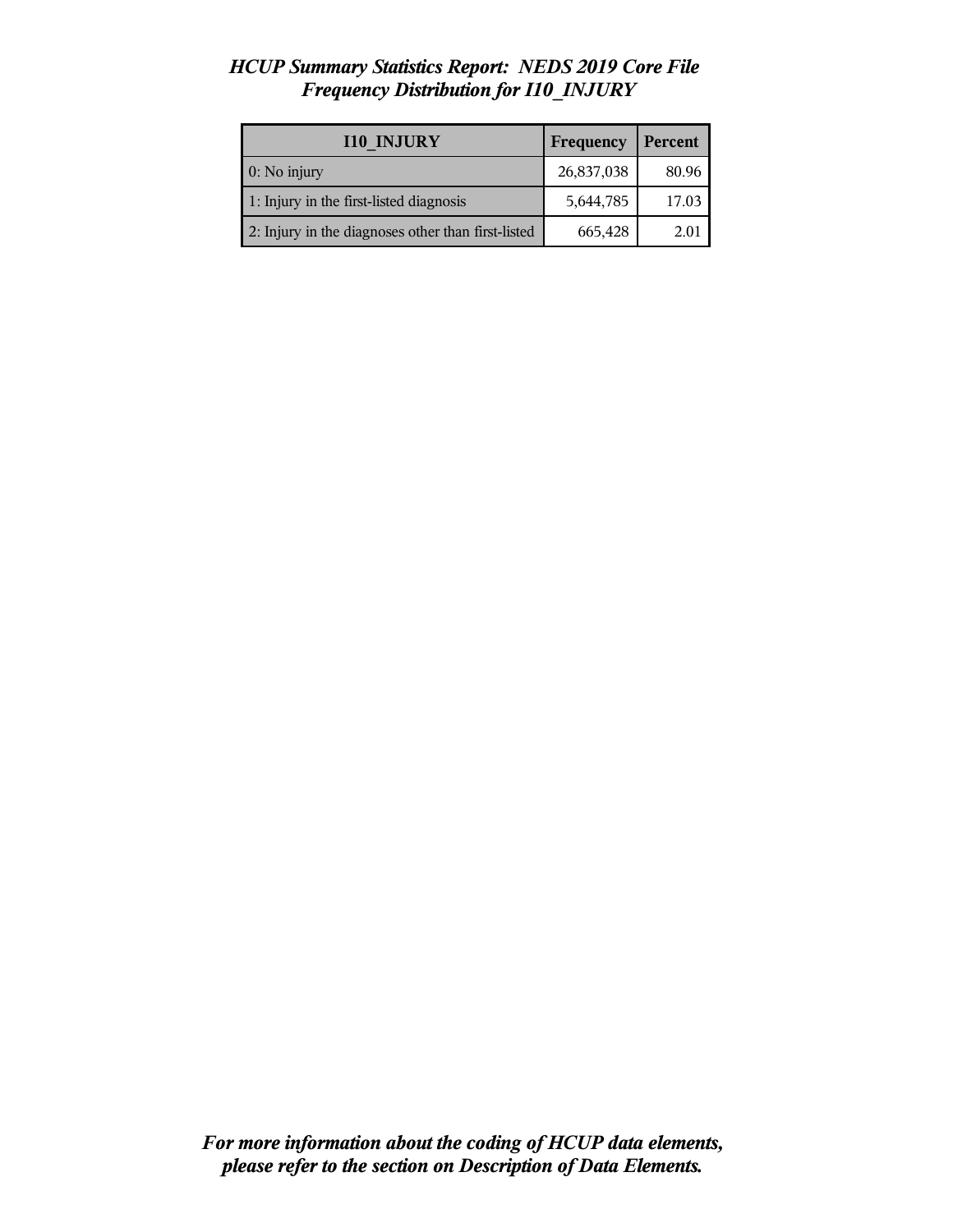| <b>I10 MULTINJURY</b>                                              | <b>Frequency</b> | Percent |
|--------------------------------------------------------------------|------------------|---------|
| 0: One or no injury diagnosis reported                             | 31,392,205       | 94.71   |
| 1: More than one injury diagnosis reported, regardless of position | 1,755,046        | 5.29    |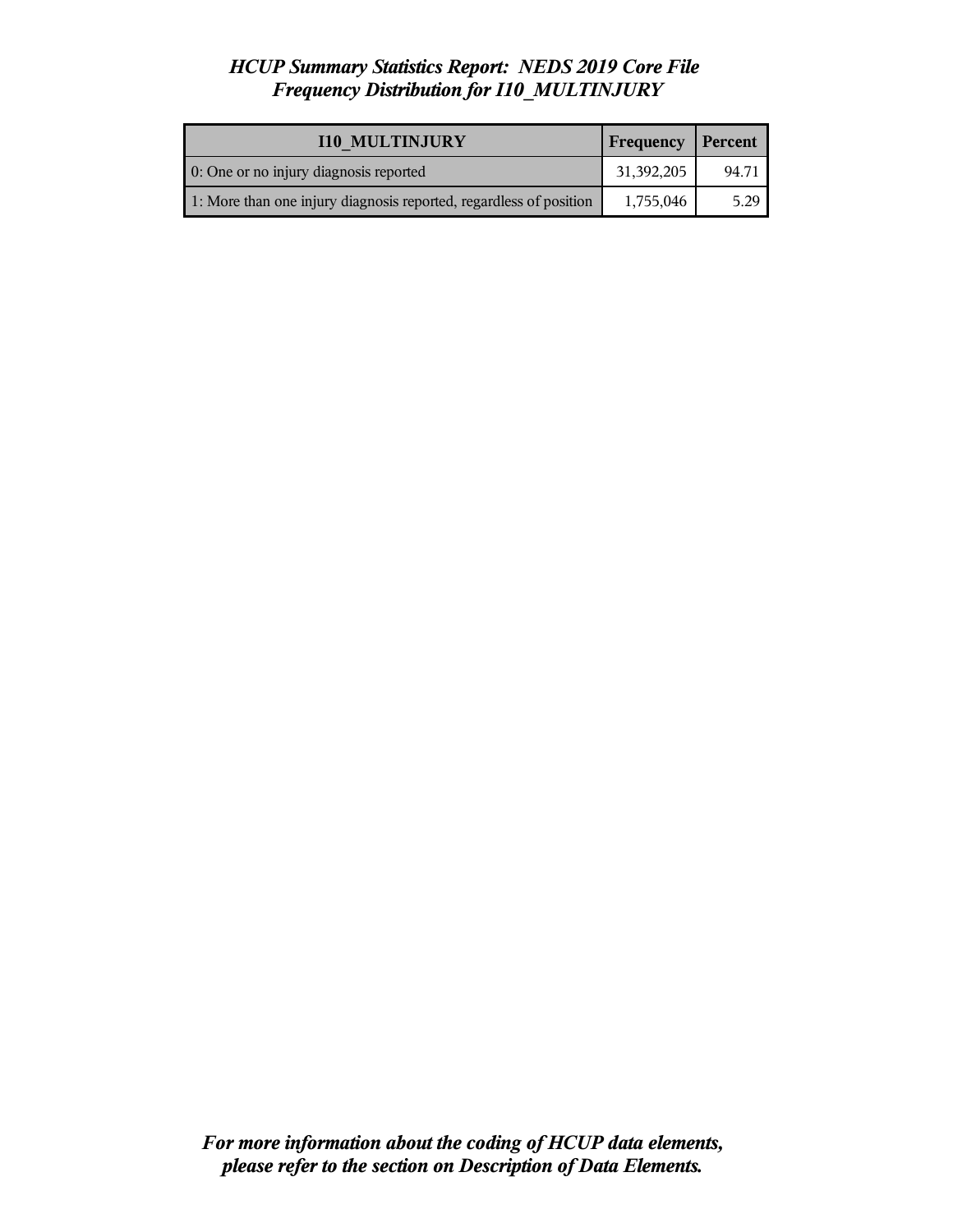| <b>I10 NDX</b> | Frequency | Percent |
|----------------|-----------|---------|
| $\overline{0}$ | 9,957     | 0.03    |
| 1              | 5,108,553 | 15.41   |
| $\overline{c}$ | 5,494,923 | 16.58   |
| 3              | 4,660,991 | 14.06   |
| 4              | 3,637,917 | 10.98   |
| 5              | 2,762,168 | 8.33    |
| 6              | 2,029,854 | 6.12    |
| 7              | 1,515,511 | 4.57    |
| 8              | 1,175,188 | 3.55    |
| 9              | 956,645   | 2.89    |
| 10             | 858,999   | 2.59    |
| 11             | 630,017   | 1.90    |
| 12             | 528,731   | 1.60    |
| 13             | 451,896   | 1.36    |
| 14             | 392,462   | 1.18    |
| 15             | 408,953   | 1.23    |
| 16             | 318,755   | 0.96    |
| 17             | 281,261   | 0.85    |
| 18             | 299,090   | 0.90    |
| 19             | 210,554   | 0.64    |
| 20             | 192,368   | 0.58    |
| 21             | 162,155   | 0.49    |
| 22             | 138,216   | 0.42    |
| 23             | 124,592   | 0.38    |
| 24             | 164,317   | 0.50    |
| 25             | 312,775   | 0.94    |
| 26             | 80,031    | 0.24    |
| 27             | 54,293    | 0.16    |
| 28             | 30,725    | 0.09    |
| 29             | 23,973    | 0.07    |
| 30             | 53,454    | 0.16    |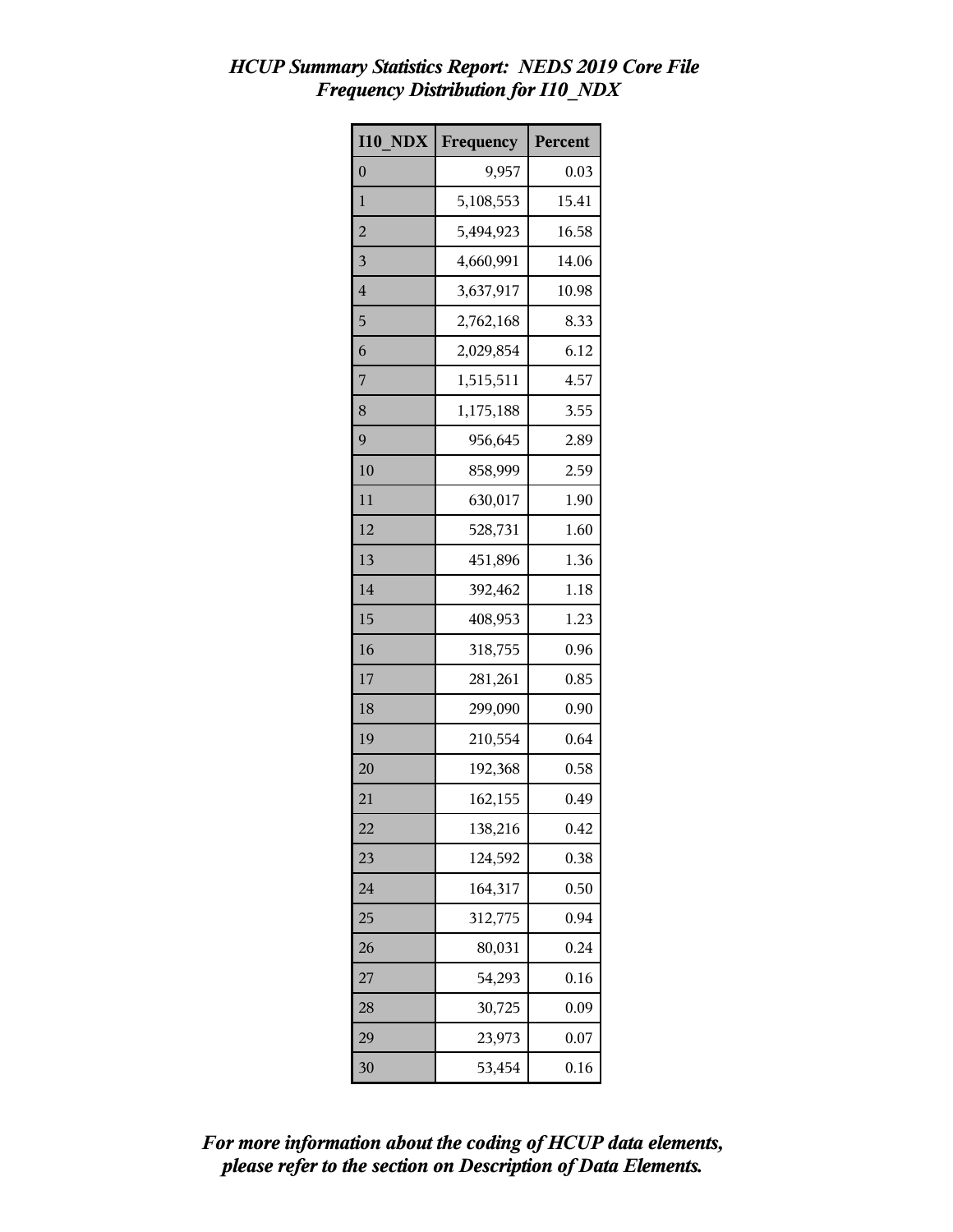| <b>I10 NDX</b> | Frequency | Percent |
|----------------|-----------|---------|
| 31             | 23,507    | 0.07    |
| 32             | 12,086    | 0.04    |
| 33             | 10,301    | 0.03    |
| 34             | 6,560     | 0.02    |
| 35             | 25,473    | 0.08    |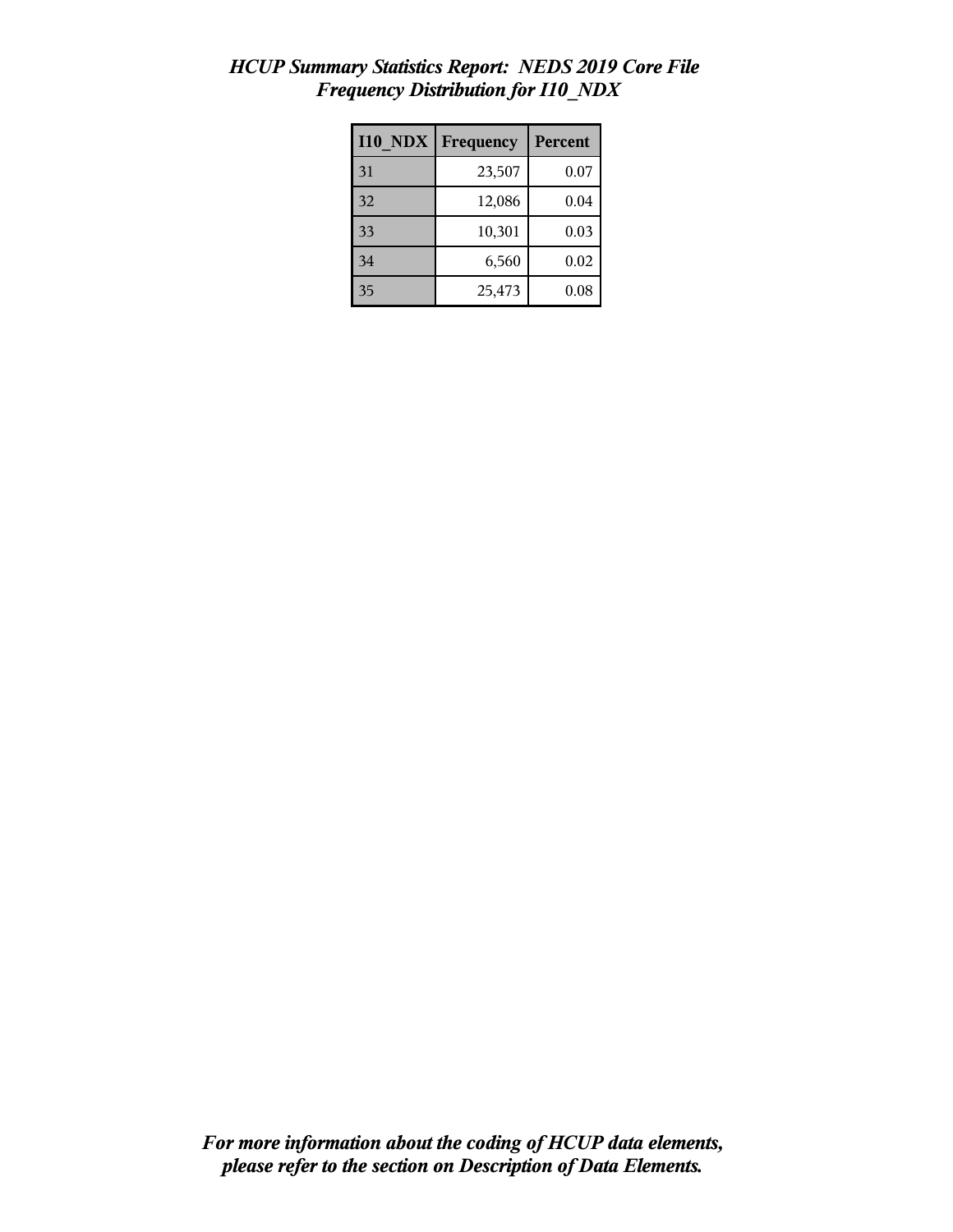| PAY1                  | Frequency  | Percent |
|-----------------------|------------|---------|
| : Missing             | 43,358     | 0.13    |
| .A: Invalid           | 2,142      | 0.01    |
| 1 : Medicare          | 8,159,515  | 24.62   |
| 2 : Medicaid          | 10,122,377 | 30.54   |
| 3 : Private insurance | 9,278,546  | 27.99   |
| $4:Self$ -pay         | 4,094,674  | 12.35   |
| 5 : No charge         | 168,810    | 0.51    |
| $6:$ Other            | 1,277,829  | 3.86    |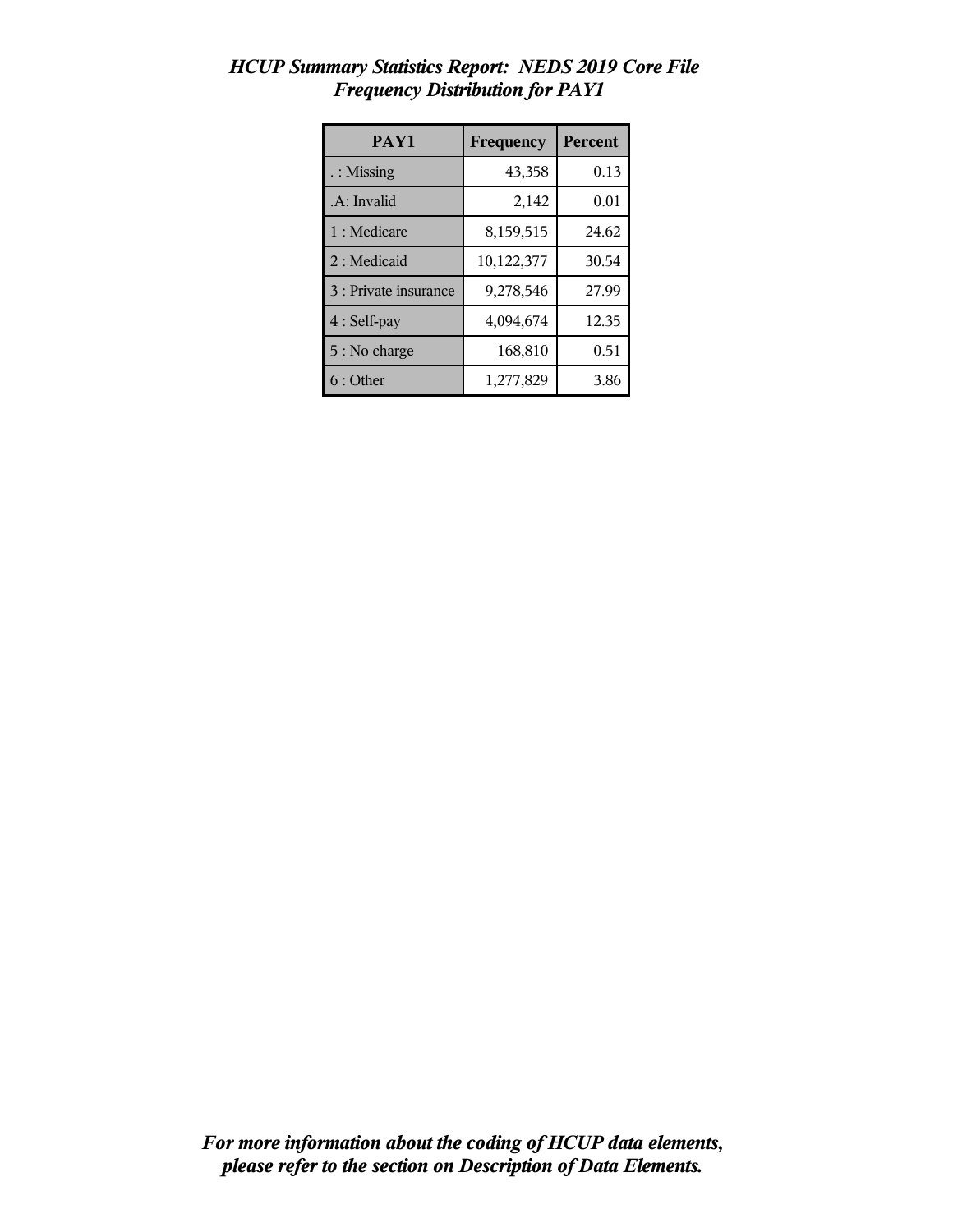| PAY <sub>2</sub>      | Frequency  | <b>Percent</b> |
|-----------------------|------------|----------------|
| $\therefore$ Missing  | 25,727,735 | 77.62          |
| .A: Invalid           | 16,360     | 0.05           |
| 1 : Medicare          | 601,107    | 1.81           |
| 2 : Medicaid          | 2,083,858  | 6.29           |
| 3 : Private insurance | 2,069,202  | 6.24           |
| 4 : Self-pay          | 2,060,624  | 6.22           |
| 5 : No charge         | 78,389     | 0.24           |
| $6:$ Other            | 509,976    | 1.54           |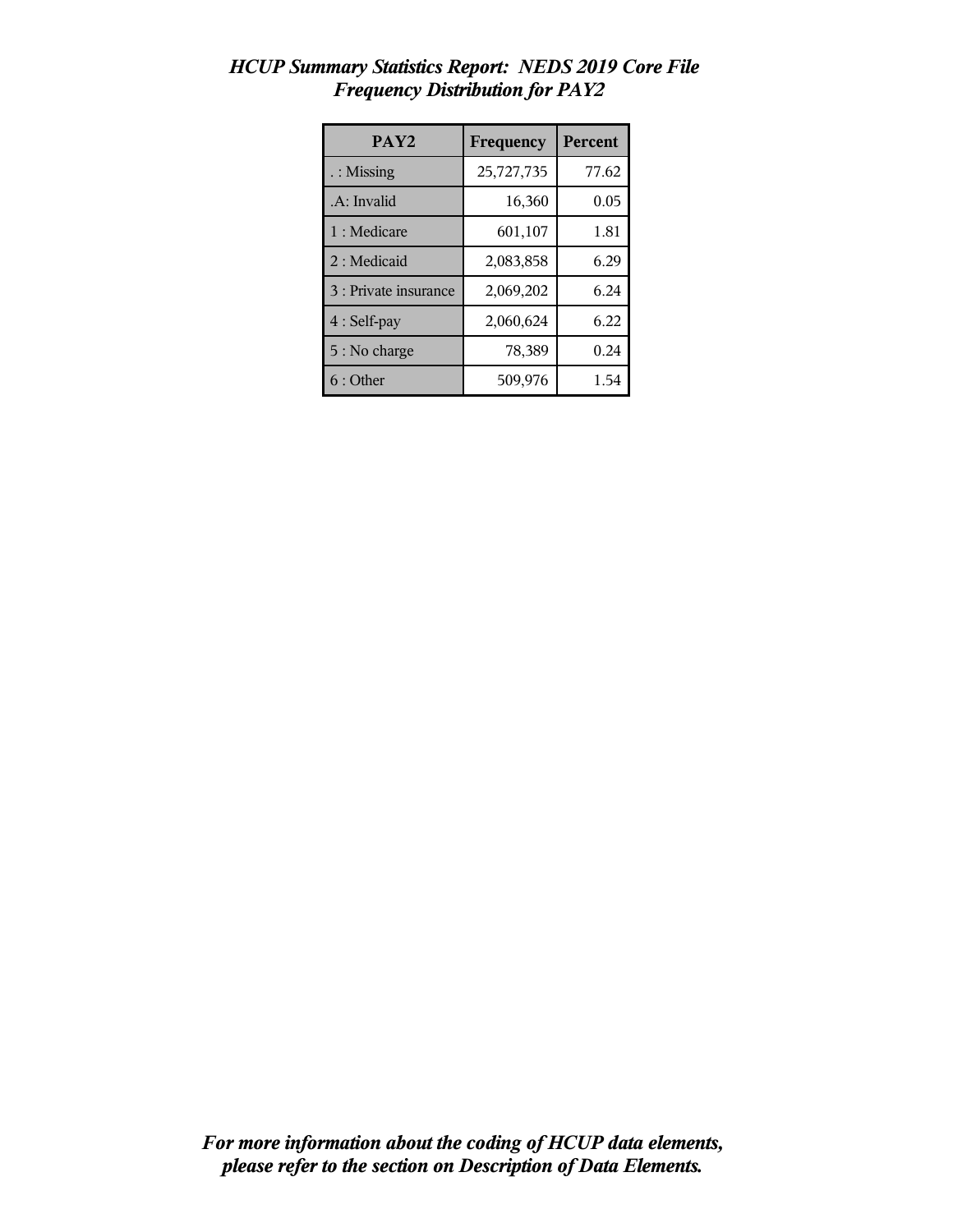| <b>RACE</b>                | Frequency  | Percent |
|----------------------------|------------|---------|
| $\therefore$ Missing       | 781,432    | 2.36    |
| .A: Invalid                | 194        | 0.00    |
| 1 : White                  | 18,063,933 | 54.50   |
| 2: Black                   | 6,831,750  | 20.61   |
| 3 : Hispanic               | 5,404,397  | 16.30   |
| 4 : Asian/Pacific Islander | 695,689    | 2.10    |
| 5 : Native American        | 176,122    | 0.53    |
| 6:Other                    | 1,193,734  | 3.60    |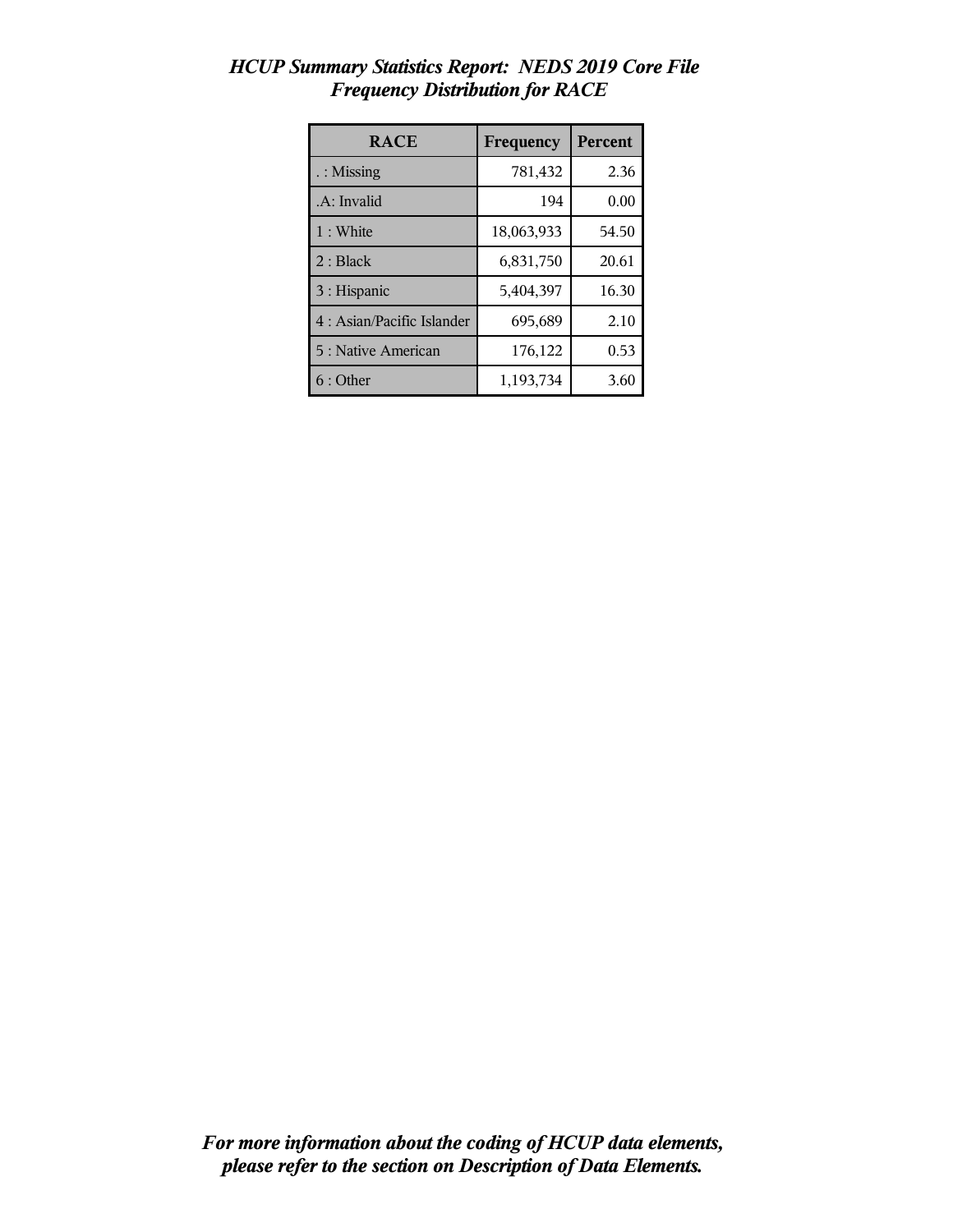| <b>TOTCHG ED</b>     | Frequency  | Percent |
|----------------------|------------|---------|
| $\therefore$ Missing | 1,394,018  | 4.21    |
| .A: Invalid          | $\leq 10$  | * **    |
| .C: Inconsistent     | 92,561     | 0.28    |
| \$100-\$1,000        | 5,056,294  | 15.25   |
| $$1,001 - $5,000$    | 17,928,740 | 54.09   |
| \$5,001-\$10,000     | 5,210,050  | 15.72   |
| \$10,001-\$50,000    | 3,352,025  | 10.11   |
| \$50,001-\$75,000    | 79,282     | 0.24    |
| Over \$75,000        | 34,279     | 0.10    |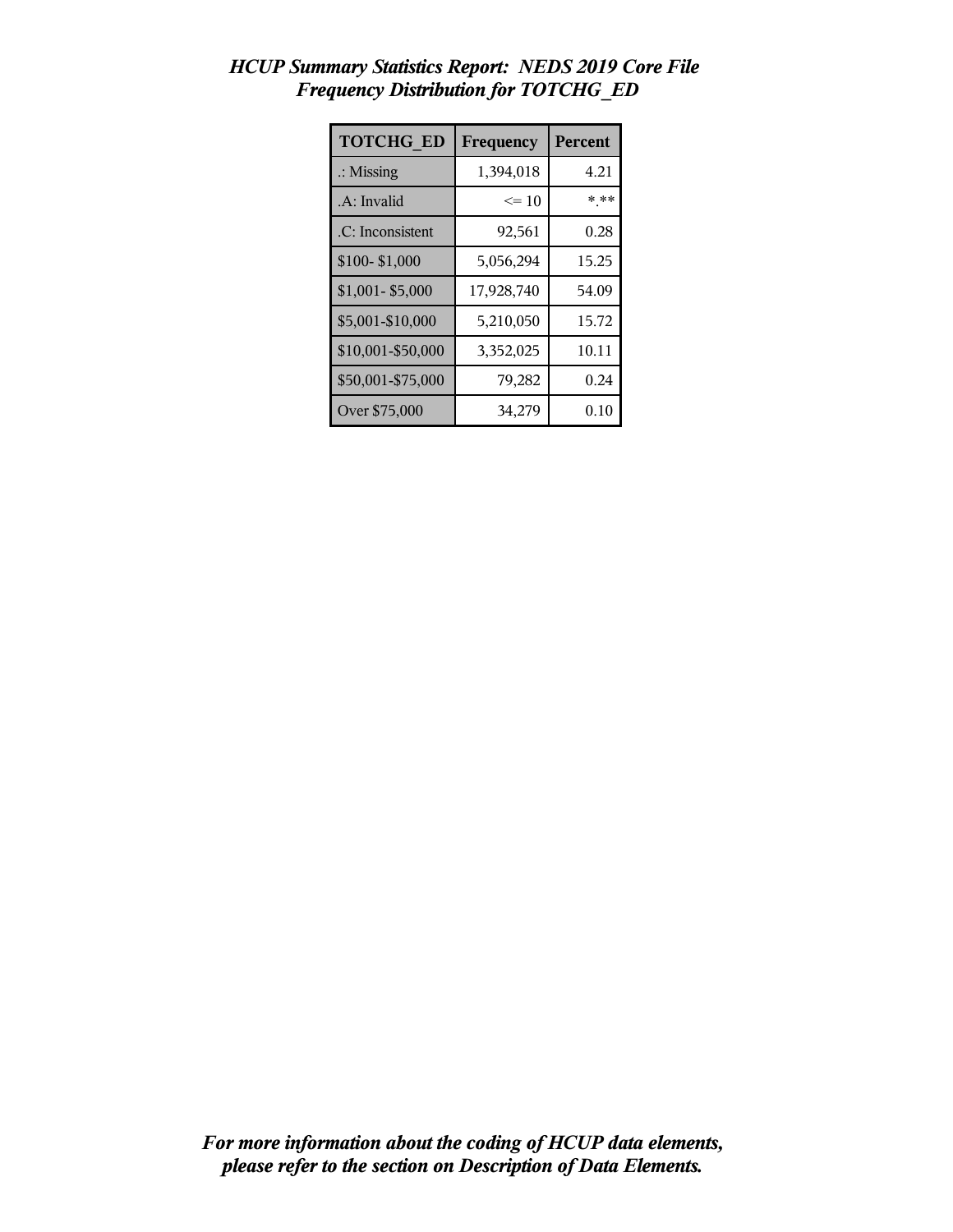|      | <b>YEAR</b> Frequency | <b>Percent</b> |  |
|------|-----------------------|----------------|--|
| 2019 | 33, 147, 251          | 100.00         |  |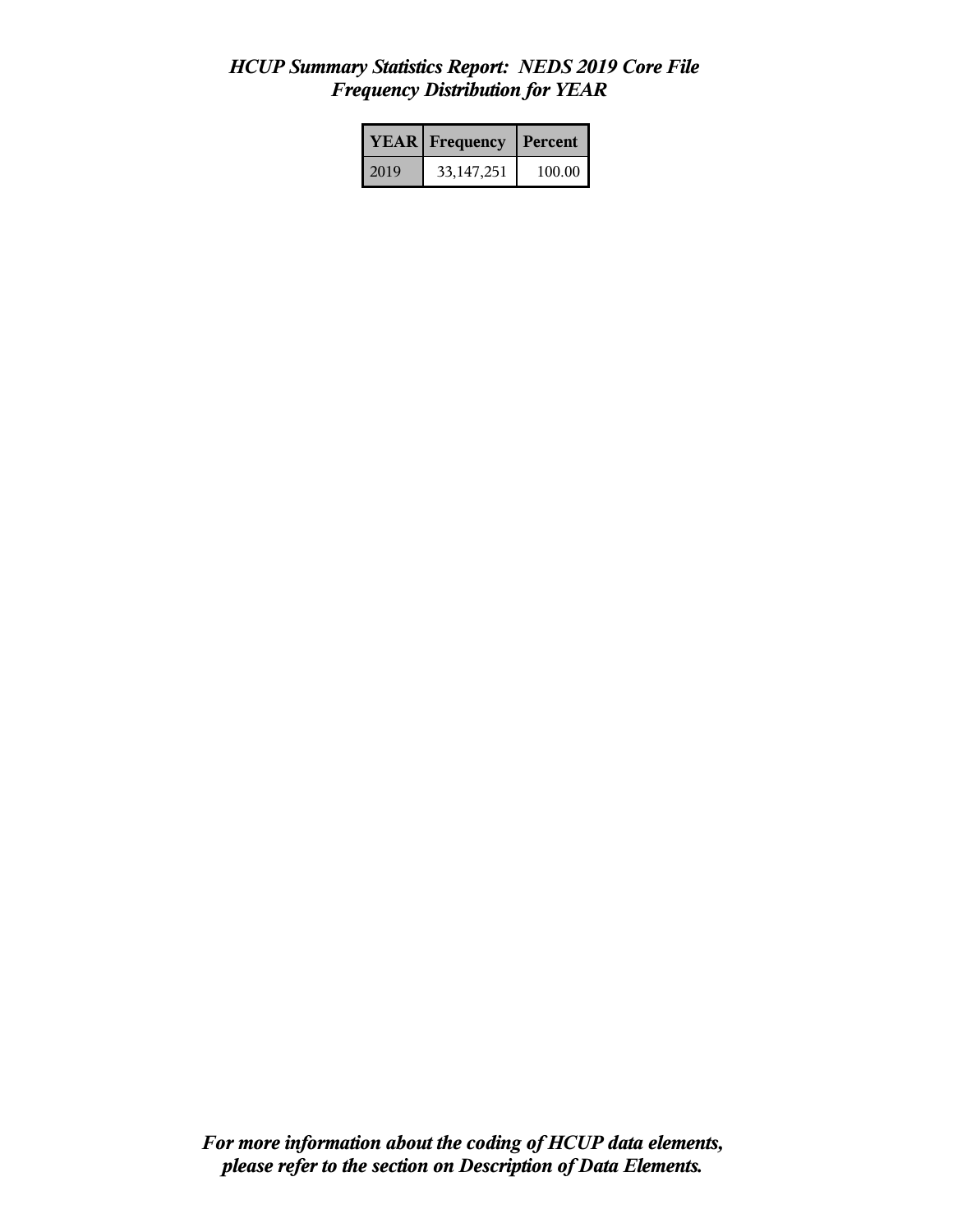| <b>ZIPINC QRTL</b>   | Frequency  | <b>Percent</b> |  |
|----------------------|------------|----------------|--|
| $\therefore$ Missing | 582,650    | 1.76           |  |
| .A: Invalid          | 2,958      | 0.01           |  |
| 1 : First quartile   | 11,485,666 | 34.65          |  |
| 2 : Second quartile  | 8,499,357  | 25.64          |  |
| 3 : Third quartile   | 7,130,695  | 21.51          |  |
| 4 : Fourth quartile  | 5,445,925  | 16.43          |  |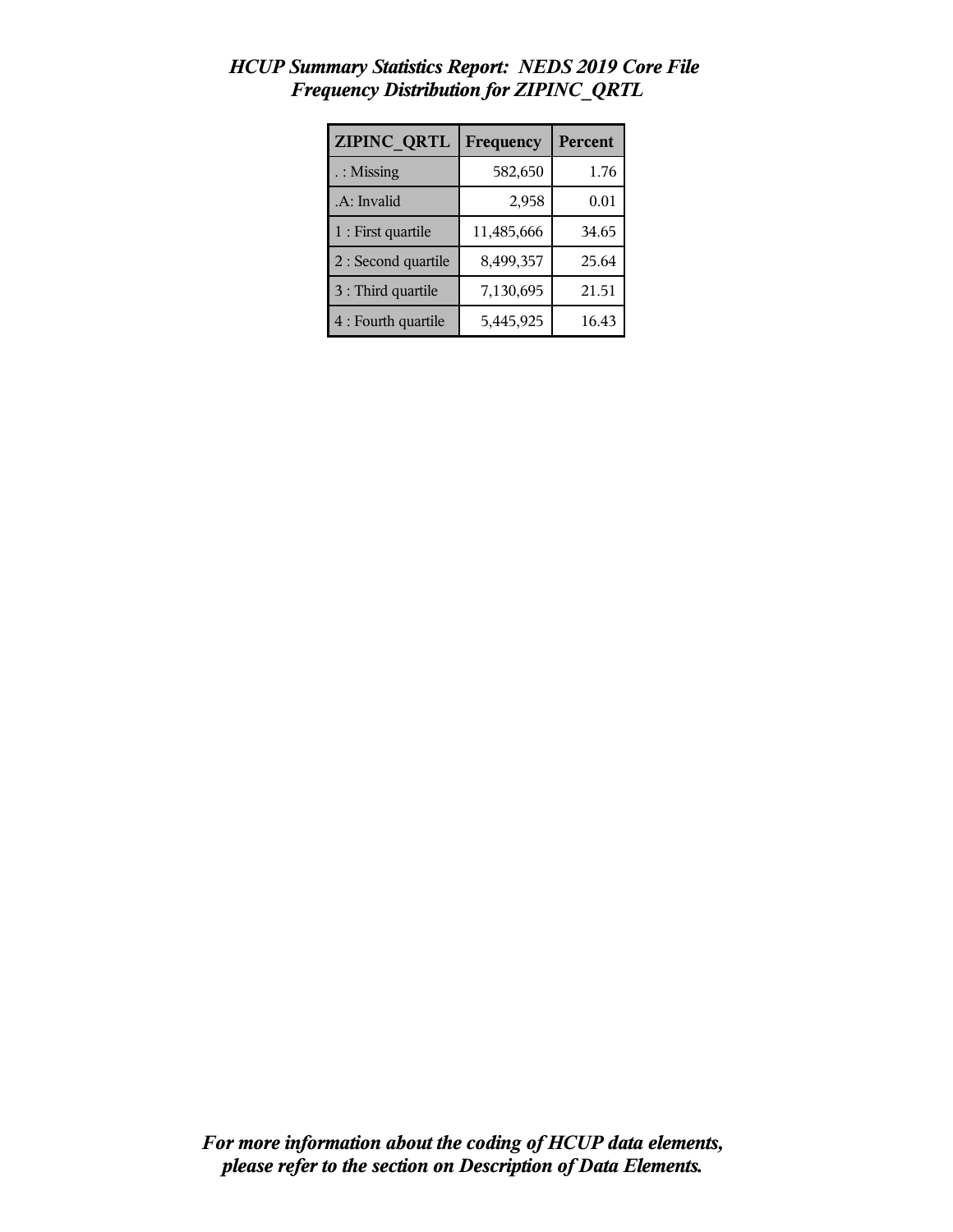|                        | <b>Moments</b> |                         |            |  |
|------------------------|----------------|-------------------------|------------|--|
| N                      | 33147251       | <b>Sum Weights</b>      | 33147251   |  |
| Mean                   | 4.32712456     | <b>Sum Observations</b> | 143432284  |  |
| <b>Std Deviation</b>   | 1.20846351     | Variance                | 1.46038406 |  |
| <b>Skewness</b>        | 0.10113712     | <b>Kurtosis</b>         | 3.3264942  |  |
| <b>Uncorrected SS</b>  | 669057075      | <b>Corrected SS</b>     | 48407715.7 |  |
| <b>Coeff Variation</b> | 27.9276341     | <b>Std Error Mean</b>   | 0.0002099  |  |

*Variable: DISCWT (Weight to ED Visits in AHA universe)*

| <b>Basic Statistical Measures</b> |          |                            |          |
|-----------------------------------|----------|----------------------------|----------|
| Location                          |          | <b>Variability</b>         |          |
| Mean                              | 4.327125 | <b>Std Deviation</b>       | 1.20846  |
| <b>Median</b>                     | 4.351207 | <b>Variance</b>            | 1.46038  |
| Mode                              | 4.480190 | Range                      | 14.13347 |
|                                   |          | <b>Interquartile Range</b> | 1.25655  |

| Tests for Location: Mu0=0 |                             |          |               |        |
|---------------------------|-----------------------------|----------|---------------|--------|
| <b>Test</b>               | <b>Statistic</b><br>p Value |          |               |        |
| <b>Student's t</b>        | 20615.3                     |          | Pr >  t       | < 0001 |
| <b>Sign</b>               | M                           | 16573626 | $Pr \geq  M $ | < 0001 |
| <b>Signed Rank</b>        | S                           | 2.747E14 | $Pr \geq  S $ | < 0001 |

| <b>Quantiles (Definition 5)</b> |           |  |
|---------------------------------|-----------|--|
| <b>Level</b>                    | Quantile  |  |
| 100% Max                        | 14.867516 |  |
| 99%                             | 7.189664  |  |
| 95%                             | 6.276633  |  |
| 90%                             | 5.622691  |  |
| 75% Q3<br>5.028245              |           |  |
| 50% Median<br>4.351207          |           |  |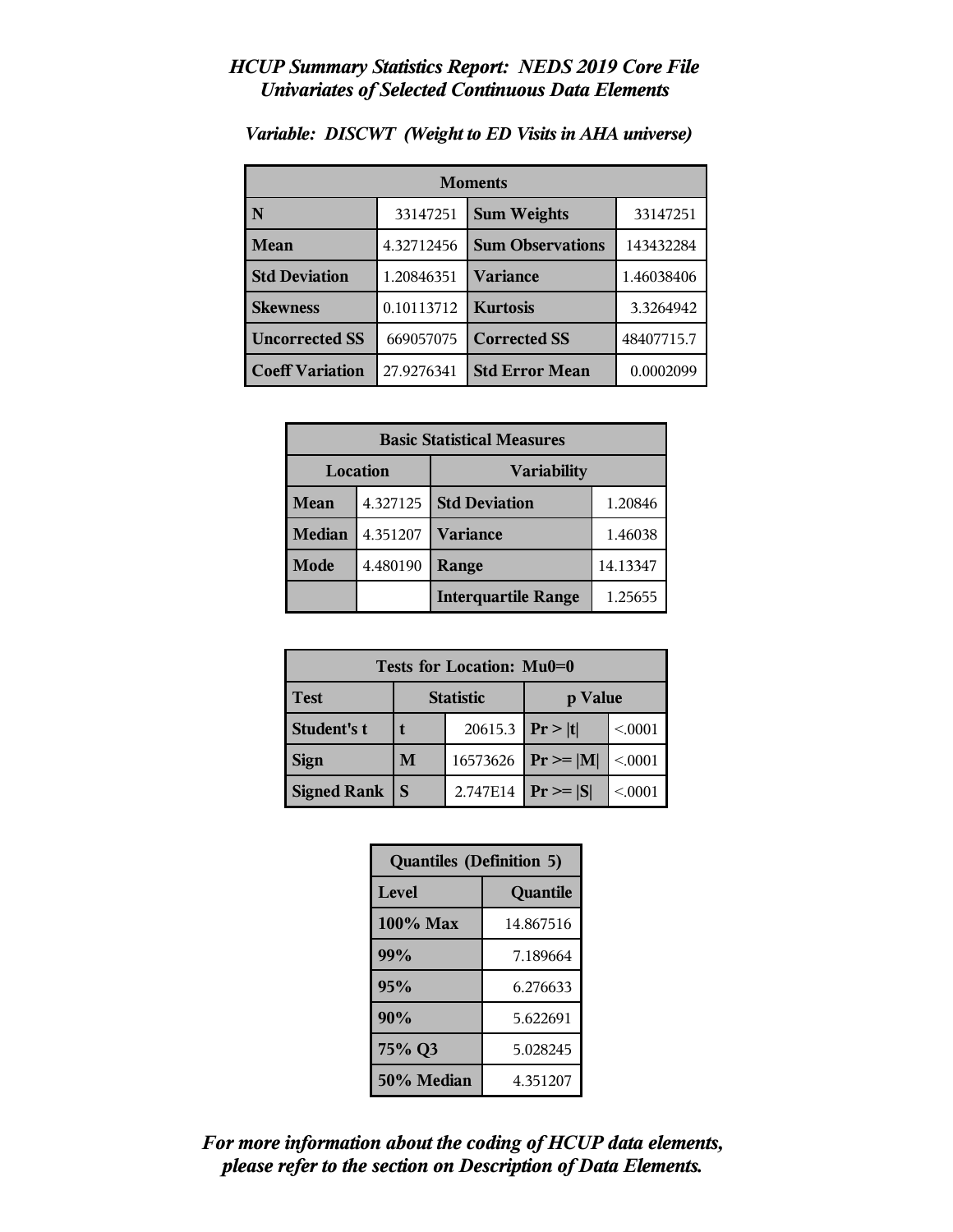| <b>Quantiles (Definition 5)</b> |          |  |
|---------------------------------|----------|--|
| Level                           | Quantile |  |
| 25% Q1                          | 3.771693 |  |
| 10%                             | 2.969350 |  |
| 5%                              | 2.125562 |  |
| 1%<br>1.023979                  |          |  |
| $0\%$ Min                       | 0.734045 |  |

*Variable: DISCWT (Weight to ED Visits in AHA universe)*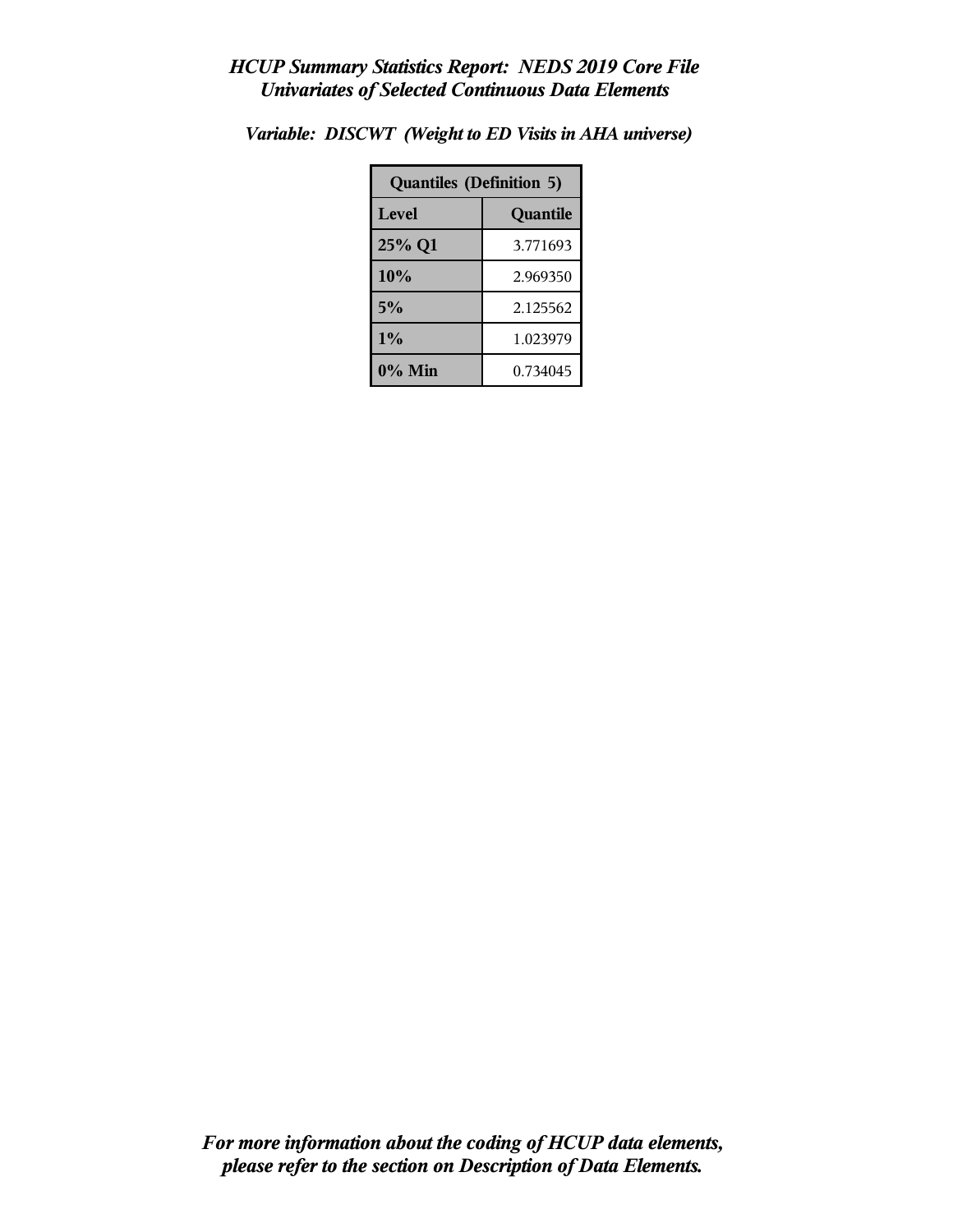| <b>Moments</b>         |            |                         |              |
|------------------------|------------|-------------------------|--------------|
| N                      | 33145373   | <b>Sum Weights</b>      | 33145373     |
| Mean                   | 41.7975455 | <b>Sum Observations</b> | 1385395237   |
| <b>Std Deviation</b>   | 24.5421595 | Variance                | 602.317594   |
| <b>Skewness</b>        | 0.10976529 | <b>Kurtosis</b>         | $-0.9582575$ |
| <b>Uncorrected SS</b>  | 7.78702E10 | <b>Corrected SS</b>     | 1.9964E10    |
| <b>Coeff Variation</b> | 58.7167481 | <b>Std Error Mean</b>   | 0.00426286   |

#### *Variable: AGE (Age in years at admission)*

| <b>Basic Statistical Measures</b> |          |                            |           |  |
|-----------------------------------|----------|----------------------------|-----------|--|
| Location                          |          | <b>Variability</b>         |           |  |
| Mean                              | 41.79755 | <b>Std Deviation</b>       | 24.54216  |  |
| <b>Median</b>                     | 40.00000 | <b>Variance</b>            | 602.31759 |  |
| <b>Mode</b>                       | 27.00000 | Range                      | 90.00000  |  |
|                                   |          | <b>Interquartile Range</b> | 39.00000  |  |

| Tests for Location: Mu0=0 |                             |          |               |        |  |
|---------------------------|-----------------------------|----------|---------------|--------|--|
| <b>Test</b>               | <b>Statistic</b><br>p Value |          |               |        |  |
| Student's t               | 9805.042                    |          | Pr >  t       | < 0001 |  |
| <b>Sign</b>               | M                           | 16219737 | $Pr \geq  M $ | < 0001 |  |
| <b>Signed Rank</b>        | S                           | 2.631E14 | $Pr \geq  S $ | < 0001 |  |

| <b>Quantiles (Definition 5)</b> |          |  |
|---------------------------------|----------|--|
| <b>Level</b>                    | Quantile |  |
| 100% Max                        | 90       |  |
| 99%                             | 90       |  |
| 95%                             | 83       |  |
| 90%                             | 76       |  |
| 75% Q3                          | 61       |  |
| 50% Median                      | 40       |  |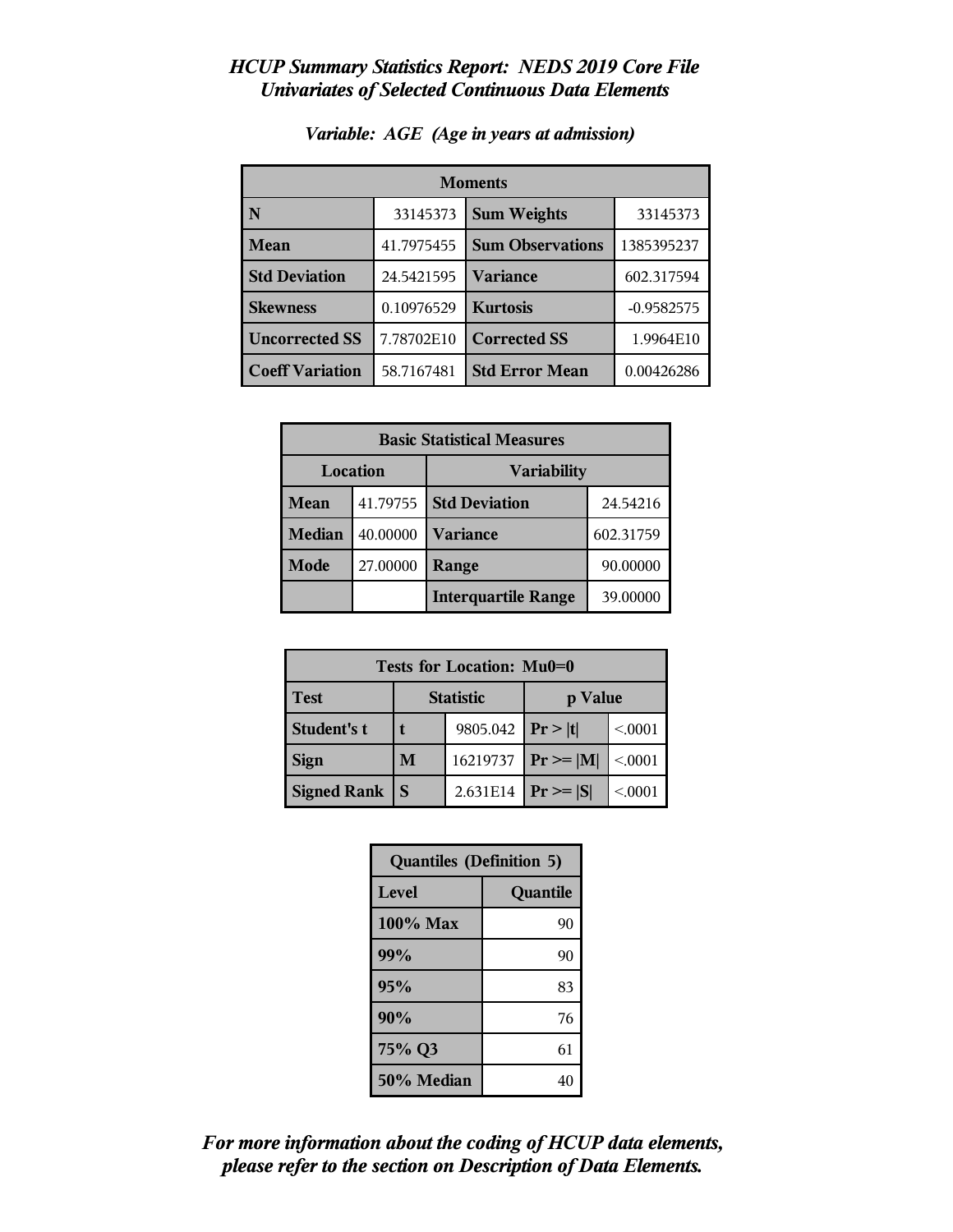| <b>Quantiles (Definition 5)</b> |          |  |  |
|---------------------------------|----------|--|--|
| Level                           | Quantile |  |  |
| 25% Q1                          | 22       |  |  |
| 10%                             |          |  |  |
| 5%                              | 2        |  |  |
| 1%                              |          |  |  |
| 0% Min                          |          |  |  |

| Variable: AGE (Age in years at admission) |  |  |  |  |  |  |
|-------------------------------------------|--|--|--|--|--|--|
|-------------------------------------------|--|--|--|--|--|--|

| <b>Missing Values</b>          |       |                   |                       |  |
|--------------------------------|-------|-------------------|-----------------------|--|
|                                |       | <b>Percent Of</b> |                       |  |
| <b>Missing</b><br><b>Value</b> | Count | All Obs           | <b>Missing</b><br>Obs |  |
|                                | 1482  | 0.00              | 78.91                 |  |
| А                              | 3     | 0.00              | 0.16                  |  |
| C                              | 393   | 0.00              | 20.93                 |  |
| Total                          | 1878  | 0.01              | 100.00                |  |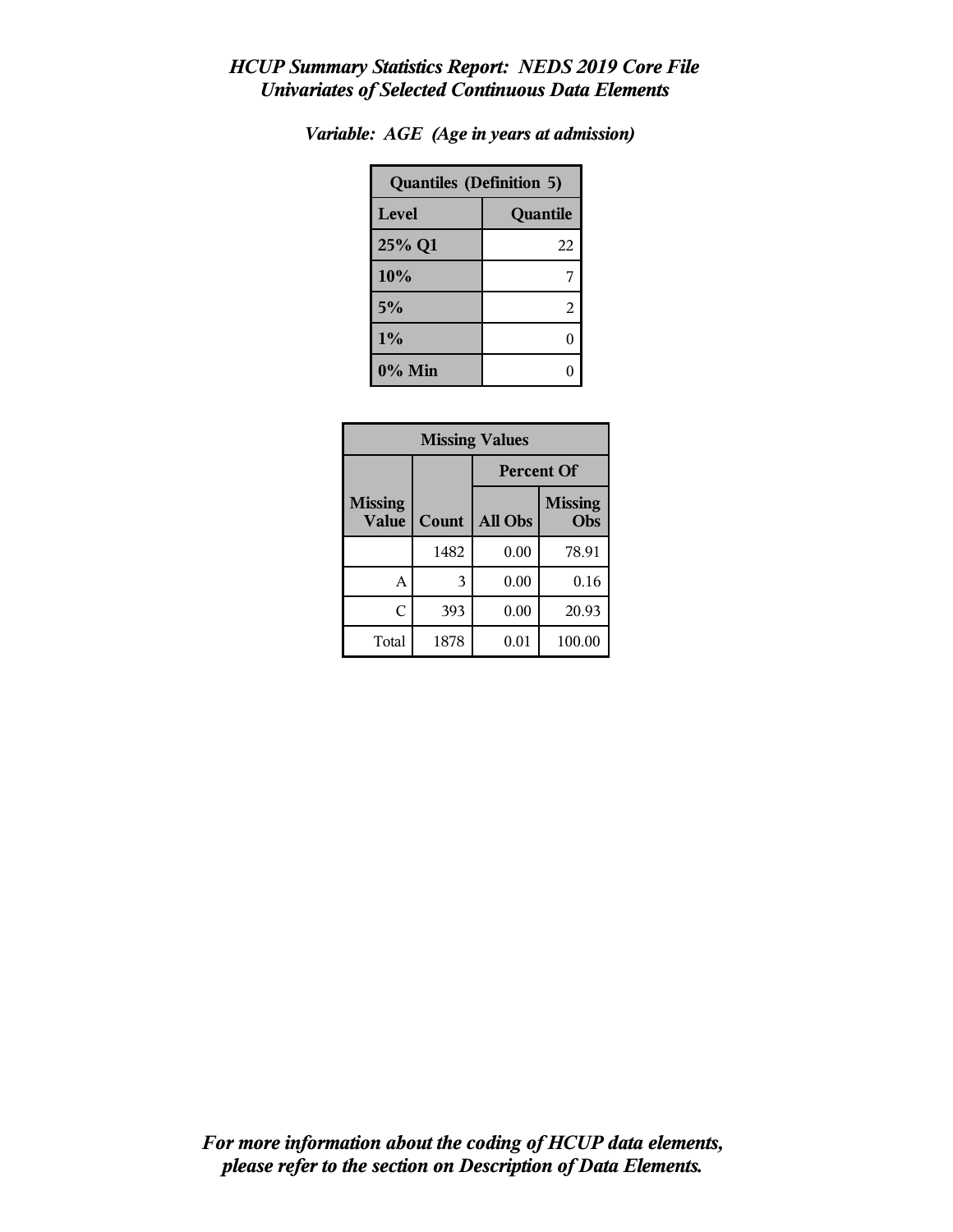| <b>Moments</b>         |            |                         |            |
|------------------------|------------|-------------------------|------------|
| N                      | 31660670   | <b>Sum Weights</b>      | 31660670   |
| Mean                   | 4858.17458 | <b>Sum Observations</b> | 1.53813E11 |
| <b>Std Deviation</b>   | 7297.99747 | Variance                | 53260767   |
| <b>Skewness</b>        | 8.2304312  | <b>Kurtosis</b>         | 234.755144 |
| <b>Uncorrected SS</b>  | 2.43352E15 | <b>Corrected SS</b>     | 1.68627E15 |
| <b>Coeff Variation</b> | 150.22098  | <b>Std Error Mean</b>   | 1.297011   |

*Variable: TOTCHG\_ED (Total charge for ED services)*

| <b>Basic Statistical Measures</b> |          |                            |          |
|-----------------------------------|----------|----------------------------|----------|
| Location<br><b>Variability</b>    |          |                            |          |
| Mean                              | 4858.175 | <b>Std Deviation</b>       | 7298     |
| <b>Median</b>                     | 2720.000 | <b>Variance</b>            | 53260767 |
| Mode                              | 4620.000 | Range                      | 947856   |
|                                   |          | <b>Interquartile Range</b> |          |

| Tests for Location: Mu0=0 |   |                  |                |        |  |
|---------------------------|---|------------------|----------------|--------|--|
| <b>Test</b>               |   | <b>Statistic</b> | p Value        |        |  |
| Student's t               |   | 3745.67          | Pr >  t        | < 0001 |  |
| <b>Sign</b>               | M | 15830335         | $Pr \ge =  M $ | < 0001 |  |
| <b>Signed Rank</b>        | S | 2.506E14         | $Pr \geq  S $  | < 0001 |  |

| <b>Quantiles (Definition 5)</b> |          |  |
|---------------------------------|----------|--|
| <b>Level</b>                    | Quantile |  |
| 100% Max                        | 947956.0 |  |
| 99%                             | 34052.0  |  |
| 95%                             | 16148.3  |  |
| 90%                             | 10605.0  |  |
| 75% Q3                          | 5417.0   |  |
| 50% Median                      | 2720.0   |  |